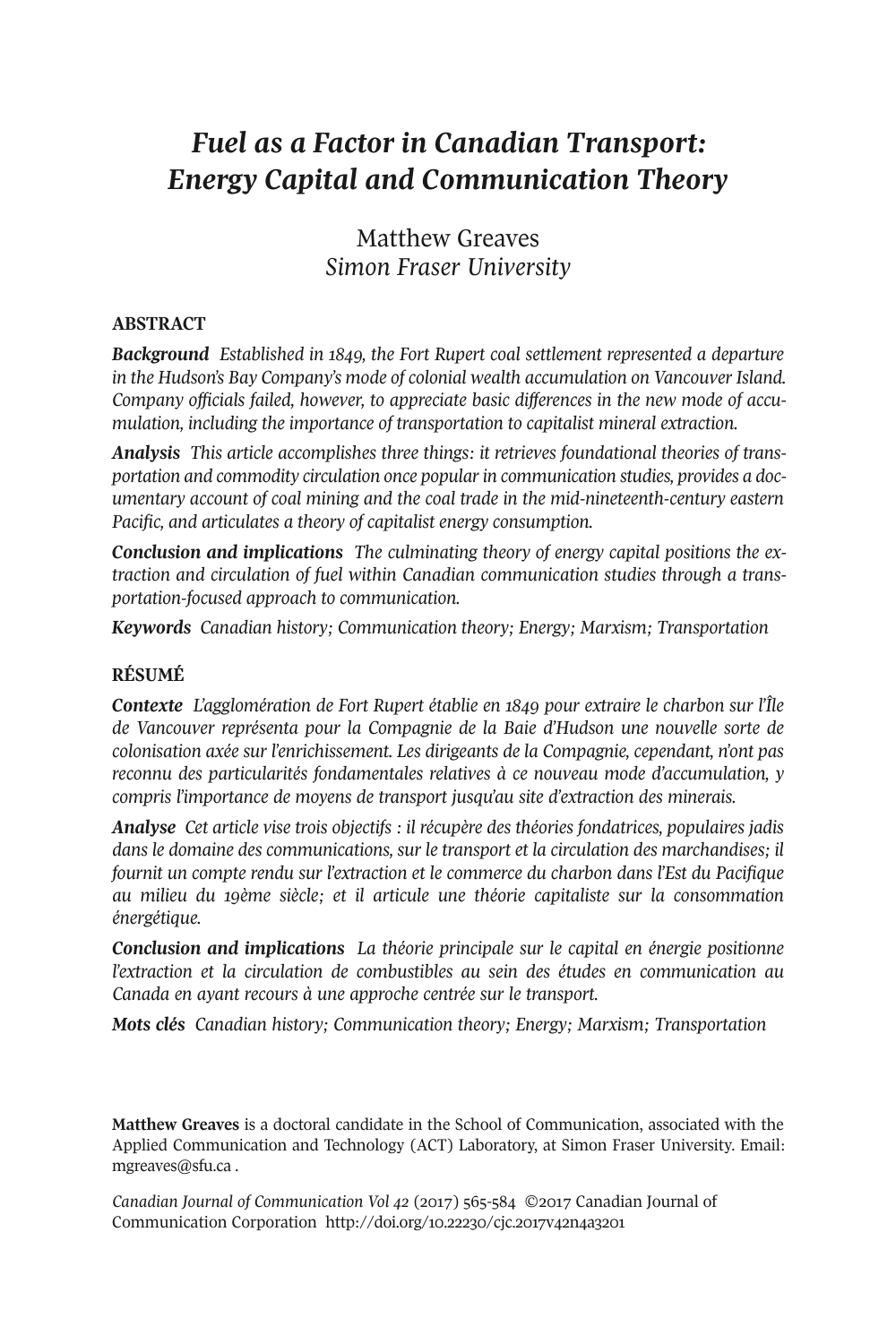This article is about the circulation of commodities, people, and property relations as capitalism expanded during the nineteenth century. It is also about the connections between circulation, the process of extracting fossilized plants from beneath a large island off the west coast of North America, and fuel as a factor in the political economy of communication and that of the Pacific coast in the mid-nineteenth century. The case study is somewhat unusual for communication studies, which has embraced questions of transportation but until recently failed to address problems of energy.

Viewed in the context of the field, especially in Canada, the energy lacuna is somewhat surprising. The ontology of "communication" is notably broad in communication studies; the classificatory regime that designates what is or is not a problem of communication leans heavily toward inclusion. In part, this is the consequence of numerous intellectual traditions operating in communication. Robert T. Craig and Heidi L. Muller (2007), for example, identify seven dominant traditions that comprise communication theory—the rhetorical, the phenomenological, the semiotic, the cybernetic, the socio-psychological, the sociocultural, and the critical—each with its foundational statements, subprograms, rules, theoretical intricacies, internal debates, and loose study programs. In practice, these theoretical traditions most often address oral/aural media when developed within communication departments. This tendency does not, however, exhaust potential research programs. 1

Disciplinary practices in communication may be somewhat narrower than theoretical traditions, if only slightly. Soon after the growth of Canadian communication departments in the 1970s, Liora Salter observed that the parent disciplines of communication in Québec and Canada were literature, history, sociology, and political science (1981), although we would do well to consider this list non-exhaustive. Salter's comment suggests two shifting axes from which to consider research: theory and discipline, and theoretical commitments cut across disciplinary fields in interesting ways. Perhaps more so in communication studies than other fields within the social sciences and humanities, internal differences in theory and discipline generate a multitude ofresearch problems. "Today the sweep and import of communication have become virtually uncontained," Dan Schiller wrote two decades ago. Narrowing his scope only slightly, Schiller continued: to study communication is to "make arguments about the forms and determinants of sociocultural developments as such" (1996, p. vii).

Foregrounding the relationship between power and communication, Salter argued that, at its origins in Canada, communication studies "demanded an analysis of the relations between the technological form (media of communication) and political system (empires), between social experiences and economic context" (1981, p. xvii). [2](#page-17-0) Advances in media and communication systems, implicated in the development of political and economic regimes, are, in other words, the object of study in communication. In Canada, the demand that communication consider this relationship is in no small part related to the political-economic history of regional and international capital in the country. Transportation and the circulation of commodities occupy exaggerated importance in regions dependent on external empires, as does the problem of powering circulation. The energy lacuna is perhaps doubly intriguing, then, given the attention recent political regimes in Canada have paid to fuel.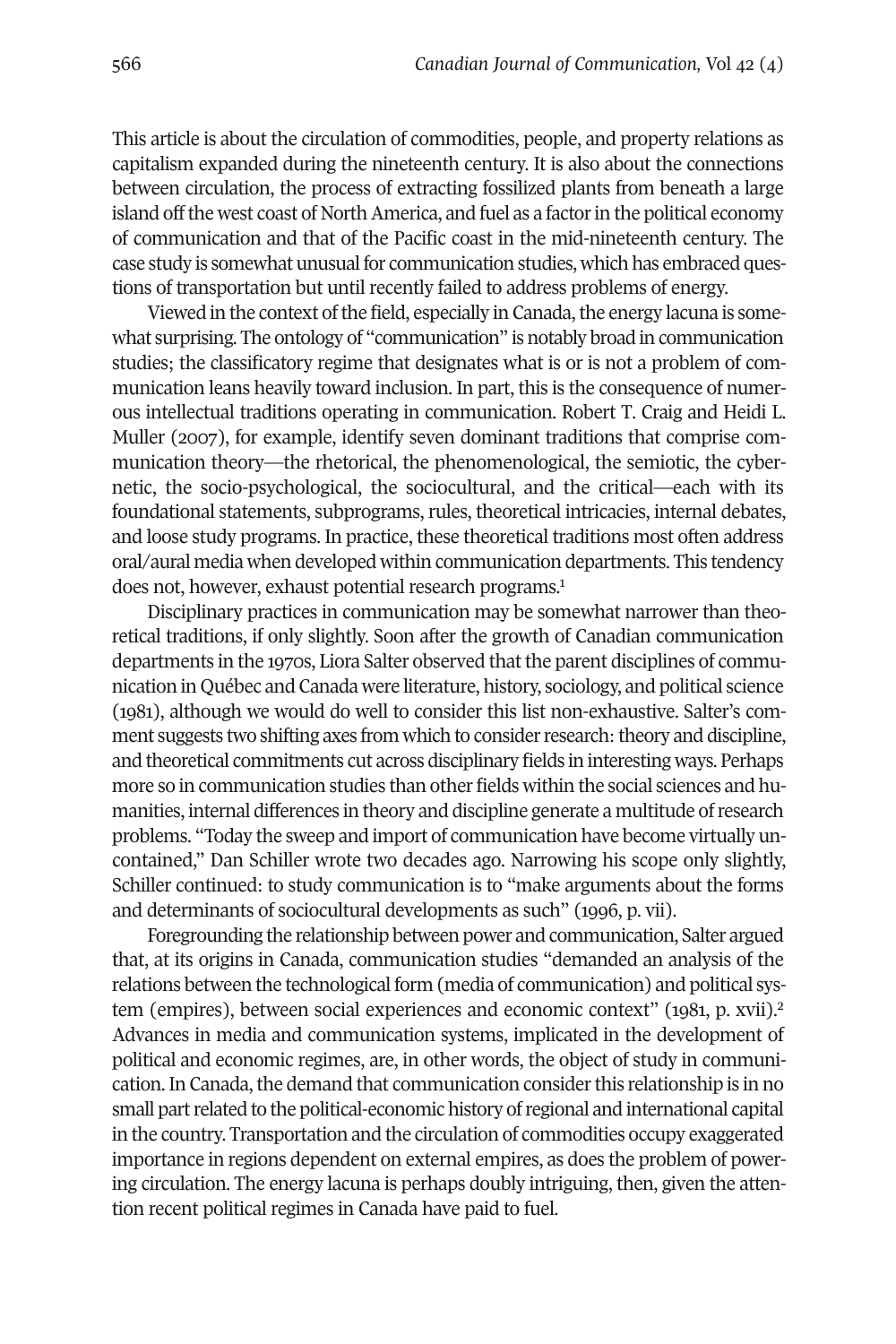The study of energy and political powerin Canada has, however, begun to emerge in communication. Gunster (2011), Gunster and Saurette (2014), Levenda, Mahmoudi, and Sussman (2015), and Raso and Neubauer (2016) are all notable exceptions to the deficiency of energy research in communication, published in this journal. Each provide a political economy of energy politics in Canada. Framing and representation, rather than transportation, form the dominant focus of this group, although Levenda et al. (2015) is something of a departure, putting forward a critique of digital technology and value in the energy sector. The current case study, which draws from documentary and secondary research into the Fort Rupert coal settlement, is, therefore, not only a contribution of original research to the field of communication, but also positions the circulation of energy within the scope of communication and a growing body of energy research. As recent work from the Canadian political economist of communication Vincent Mosco (2014) reminds us: energy (electricity, in Mosco's study) is a necessary condition of communication. Networks of communication require energy to emerge and be sustained. Coal was, in this way, a necessary component in a world system for communication, commodity circulation, and colonization in the nineteenth century, especially its second half.

What follows makes a case to include problems of energy production and circulation in communication studies, especially Canadian communication studies. The article first introduces approaches to communication from Harold Innis and Karl Marx that highlight the role of transportation in political economy. Innis, regarded as a "foundational" theorist of communication in Canada (Babe, 2000), understood the problem of communication as one of the administration of population, economy, and empire, although the cultural results of media and communication technologies implicated the entirety of the social realm. Transportation appeared to Innis as a crucial factor in Canadian political economy, in which, for example, trade routes through Precambrian Canada inscribed developmental patterns. Discussions of social class are, however, mostly absent (Drache, 1982), [3](#page-17-1) with much of the heavy lifting in this regard accomplished by researchers working in Innis' tradition.

Marx's work, by contrast, demonstrated that social relationships defined by class established the production and circulation of commodities. He argued transportation and communication infrastructure are developments of class-based societies. So important are these systems to human improvement that, in the communist project, their socialization is regarded as a fundamental condition ofthe proletarian state (Marx & Engels, 2011). Although the influence of Innis and Marx on communication studies is not limited to commodity circulation and exchange, both prefigure extensions within the field beyond oral/aural media systems and communication practices.

Drawing from the discussion of Innis and Marx, this article presents a case study of fuel extraction and circulation at the origin of industrial capitalism in British Columbia (BC) at the Fort Rupert settlement, in which energy and transportation are inextricably linked to both the Canadian colonial project and an emerging world market, facilitated by the expansion of steam-powered maritime networks of circulation. The Fort Rupert study and the transportation-focused approach to communication retrieved in later sections demonstrate that the production and transportation of com-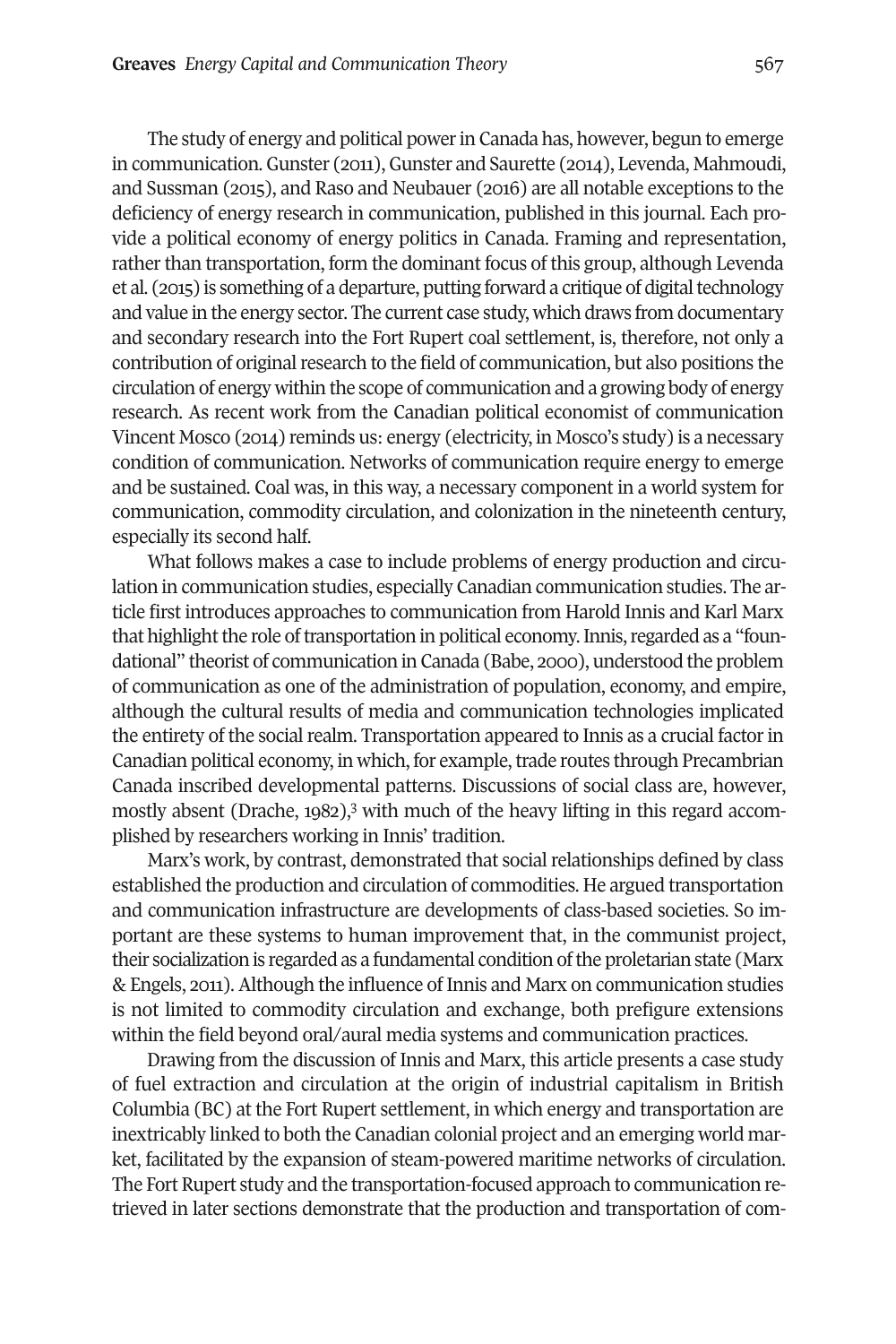modities pose the related problem of acquiring energy to power, locating fuel within the orbit of communication studies. Like Andreas Malm (2016), I am interested in the juncture of fossil-fuel power and the dominant power relations in capitalist society, particularly the relationship between energy and the emergence and development of capitalist social relations in (what would become) Canada.

### **The transportation-focused approach to communication**

In *Empire and Communications*, Harold Innis (2007) remarked that significant political regimes, ifthey are to be durable, seek stability between what he calls time-biased and space-biased media—communication technology of permanence and that which is easily transmitted across space. The problem of media and communication, for Innis, could be expressed as one of administration, with the material form of media suggestive of future development. The materiality of media may restrict or structure administration. The complex writing systems of the Egyptian empire, to take one of Innis' examples, supported a monopoly of knowledge held by the ruling classes, as well as rather inflexible, hierarchic administration across the empire.

Famously, the problem of administration across space and time concerned Innis throughout his career. Before its formulation as a problem of written media, Innis dealt with administration through the circulation of bodies, commodities, and ideas. Reflecting his training as an economic historian, Innis saw infrastructures of trade as being expressed in government. The problem of moving commodities nationally and internationally, foremost in Canadian development, was one of empire and the state.

We can trace in direct descent from the introduction of steam on the St. Lawrence waterways, the Act of Union, the completion of the St. Lawrence canals, the Grand Trunk, Galt's statement, Confederation, the Intercolonial, the National Policy, the Canadian Pacific Railway, improved St. Lawrence canals, the new transcontinentals, and the drift toward protection. (Innis, 1995, p. 137)

The centrality of commodity circulation to Canadian economic administration appeared such a truism for the writer that Innis began "Transportation as a Factor in Canadian Economic History" by remarking that "[t]ransportation has been of such basic importance to Canadian economic history that the title of this paper may appear redundant and inclusive" (p. 123).

The articulation of state power in development always exceeds the purely economic, however. For Innis, the Canadian Pacific Railway was a technology that unified Canada, an expression of "colonial civilization's expansion beyond the areas dictated by the rivers and drainage basins shaping the fur trade and its settlements" (Weafer, 2012, p. 5). Aware of the role of transportation in Canadian economic development, the nineteenth-century political class came to regard the communication of commodities and bodies as a problem of governance. Economic policy concerned with the search for new markets was tethered to the administrative demands of a soon-to-be confederated space (Innis, 1995). It is, in this way, no surprise that Innis' attention to space, indeed to *space-binding* media technology, permeated the Canadian communi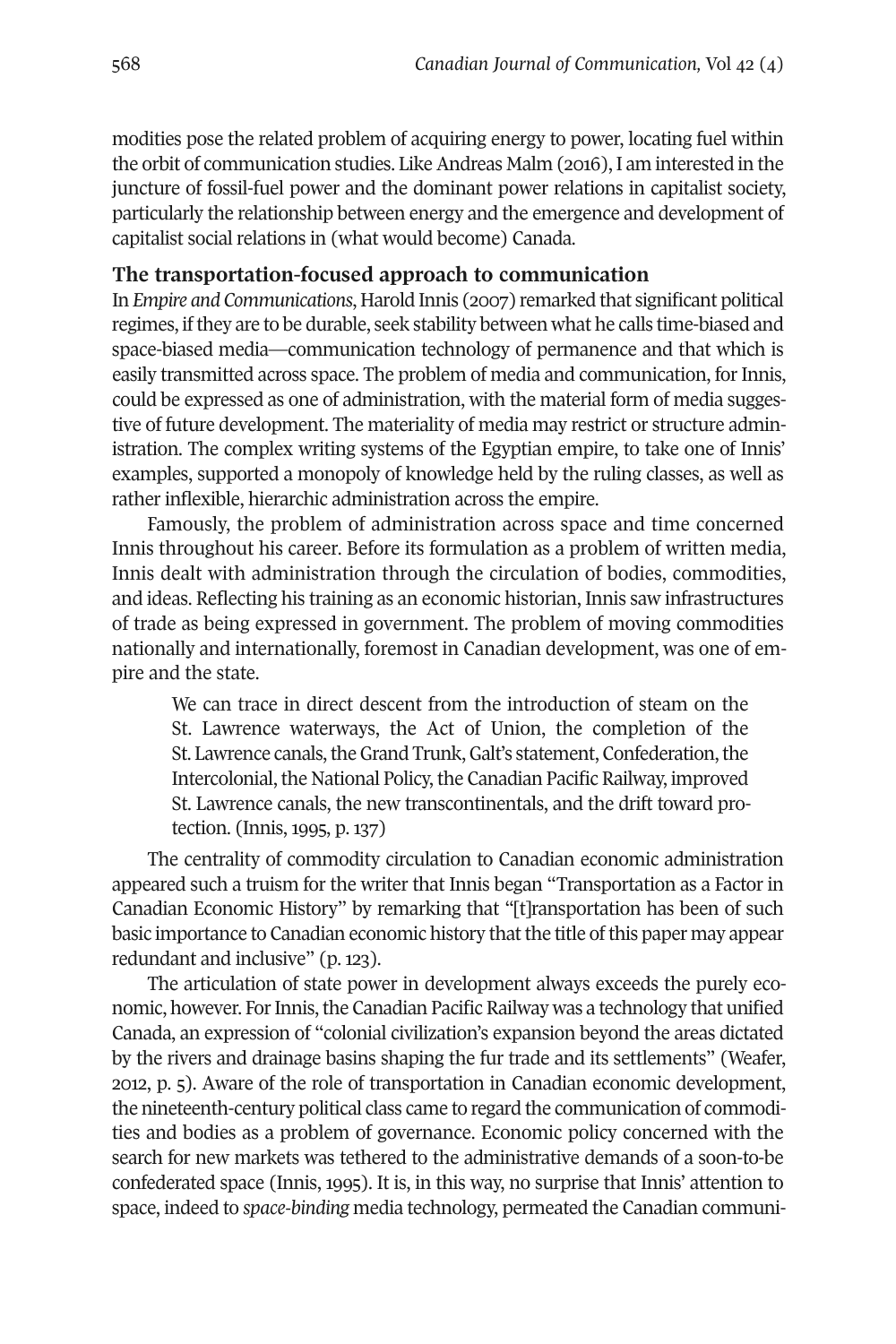cation tradition. As Miles Weafer (2012) shows, "Innis's special contribution to communication studies is his maintenance of a transportation-focused approach to media and communication" (p. 6), to which we can add political economy.

For Marx, unlike Innis, transportation and communication networks support social transformations in class-based societies. In Ben Fowkes' English translation of *Capital***,** volume 1 (Marx, 1990a), communication is regularly treated with transportation as a factor in the transmission of commodities, denoted as the means of transportation and communication. Similarly, the posthumously released "Results of the Immediate Process of Production," written for volume 1, considered production and transportation networks as co-developmental, or at the very least, the latter was conditionally inhered in the development of the former.

For capitalist relations to establish themselves at all presupposes that a certain historical level of social production has been attained. Even within the framework of an earlier mode of production certain needs and certain means of communication and production must have developed which go beyond the old relations of production and coerce them into the capitalist mould. (Marx, 1990b, p. 1064).

Less a problem of administration than in Innis, transportation as communication is a means for commodity distribution, a lynchpin of capitalist development. "[T]he production and the circulation of commodities are the general prerequisites of the capitalist mode of production" (1990a, p. 473) Marx wrote in his magnum opus.

The development of transportation as a condition of economic development also appeared in the most popular translation of *The German Ideology*.

The next extension of the division of labour was the separation of production and intercourse, the formation of a special class of merchants; a separation which, in the towns bequeathed by a former period, had been handed down … With this there was given the possibility of commercial communications transcending the immediate neighbourhood, a possibility the realisation of which depended on the existing means of communication … . (Marx & Engels, 1998, p. 75)

The*Marx/EngelsCollectedWorks* (*MECW*) translationof*TheGermanIdeology*, commonly regarded as the most accurate, likewise retained this meaning (Marx & Engels, 2010, p. 67), inwhich"trade" or "intercourse" areunderstood as commercial communication.

If we oppose Marx and Innis, the communication theory of one appears as the inversion ofthe other.Although Innis avoided a kind of determinism ofthe commodity, physical material was nevertheless crucial to his theory of development. Innis (1970) regarded commodities or granular materialities with something approaching primacy. [4](#page-17-2) "Agriculture, industry, transportation, trade, finance, and government activities tend to become subordinate to the production of a staple for a more highly specialized manufacturing community" (p. 385). In communist epistemology, circulation is instead a conditional moment of class society. The connection between the development of circulation and that of production tightens as capitalism develops, because expansions in the latter require the same in the former.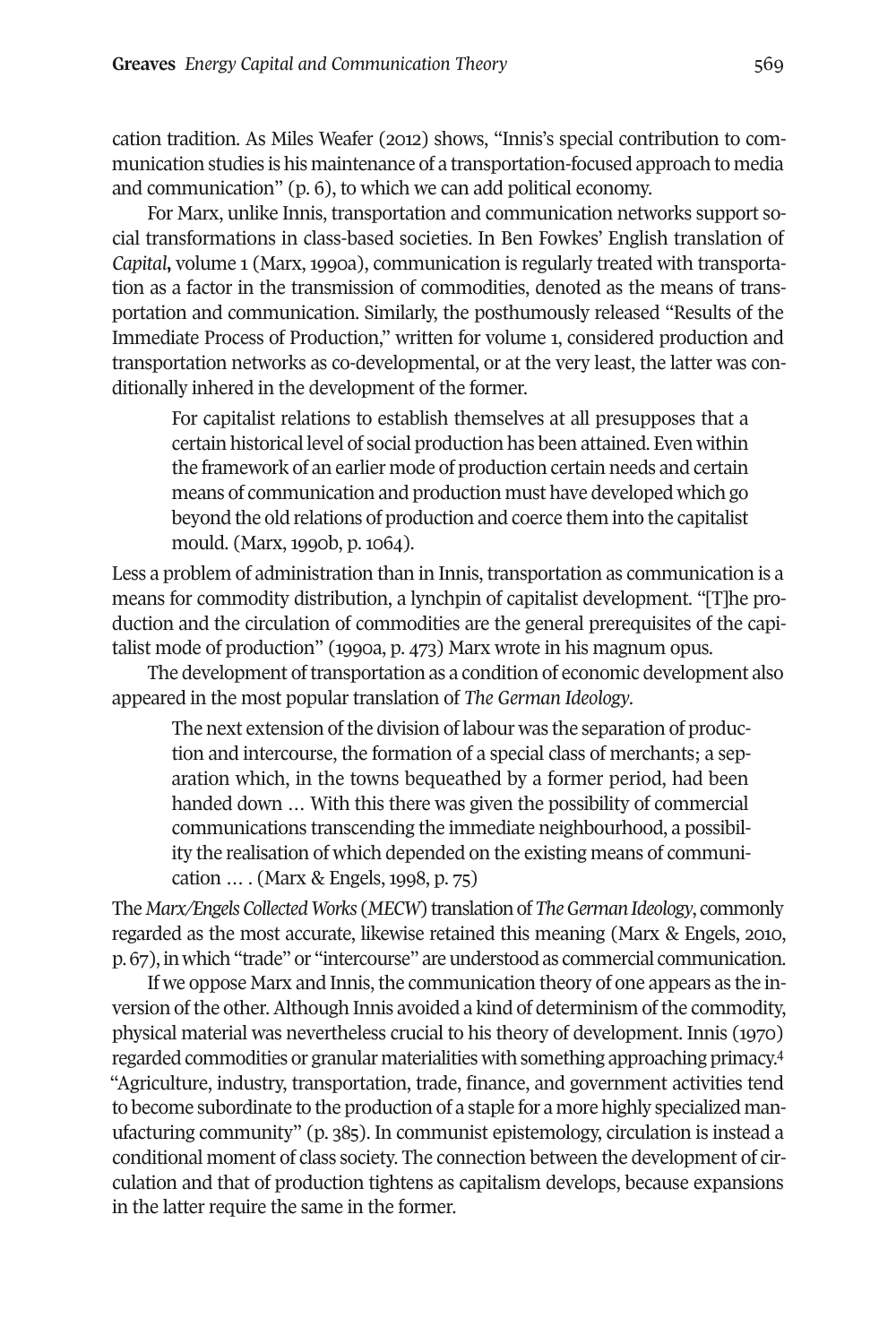The basis of circulation in social class appeared in pre-capitalist social organization too, as in *The German Ideology*. The separation of production from circulation was a pivotal moment in the development of mercantile trade, or at least arbitrage between markets. Towns could trade with one another through investment within the merchant class, and communication forthe purposes oftrade thereafter became a problem of class and a condition for class distinction. Following Weafer, we may then classify one Marxist theory of communication—*an approach that identifies the historical importance of communication and transportation systems to classed societies*—and work forward from this definition.

Like the biases of media discovered by Innis, the class power expressed in commodity circulation reminds us that mediation in communication is never merely neutral; [5](#page-17-3) no conduit exists without expressing or privileging certain meanings, groups, or polities at the expense of others. The growth of a mercantile bourgeoisie, trading the goods of direct producers, invested the former with social and economic power. The preparation ofroads for commodity circulation required that political administrations address problems of transportation infrastructure as subordinate issues of class. The conditions for commodity distribution as a problem of states are, in short, subject to historical hegemonies of thought and administration.

In *The Invention of Communication*, Mattellart (1996) demonstrated the problem of communication routes—roads, canals, the seas and rivers—to eighteenth-century political thought in France. The economic thought of the physiocrats, he explained, permeated French institutions. A movement based in the work of François Quesnay, the physiocrats believed that all wealth accrued from the land. As Marx (1990a) observed, "[T]he Physiocrats insist that only agricultural labouris productive, since that alone, they say, yields a surplus-value. For the Physiocrats, indeed, surplus value exists exclusively in the form of ground rent" (p. 644). The circulation of agricultural accumulation was then critical to the wealth of the nation in general. Physiocrats argued that laissez-faire flows of agricultural products would support the national economy. The physiocrat Anne Robert Jacques Turgot, intendant of Limoges, minister and economic reformer in the *ancien régime,* expanded the French road system to promote the circulation of food. Agricultural producers would in large part fund the expansion and improvement of roads through levied taxes. The means of transportation would, in turn, bring rural France into communication with the cities, especially Paris (Mattelart,1996). Turgot's network ofroads, constituted philosophically by physiocratic pragmatics, administratively by class-specific taxation, shows that the growth and mediation of commodity circulation is intersected by economic, philosophic, and historical phenomena and contingencies, a pattern we will see repeated at Fort Rupert.

#### **The communication of transportation**

Although the inverse of one another, the communication theories of both Innis and Marx identify conditional phenomena that promote political-economic change, those of empire or nation and capital or class, respectively. The etymology of the word "communication" would seem to sanction this use. The root *common,* or *commūnicāre*, meaning "to share," has spatial as well as administrative qualities in the early modern period. Not only is communion made holy, sanctioned by the Church, it refers to the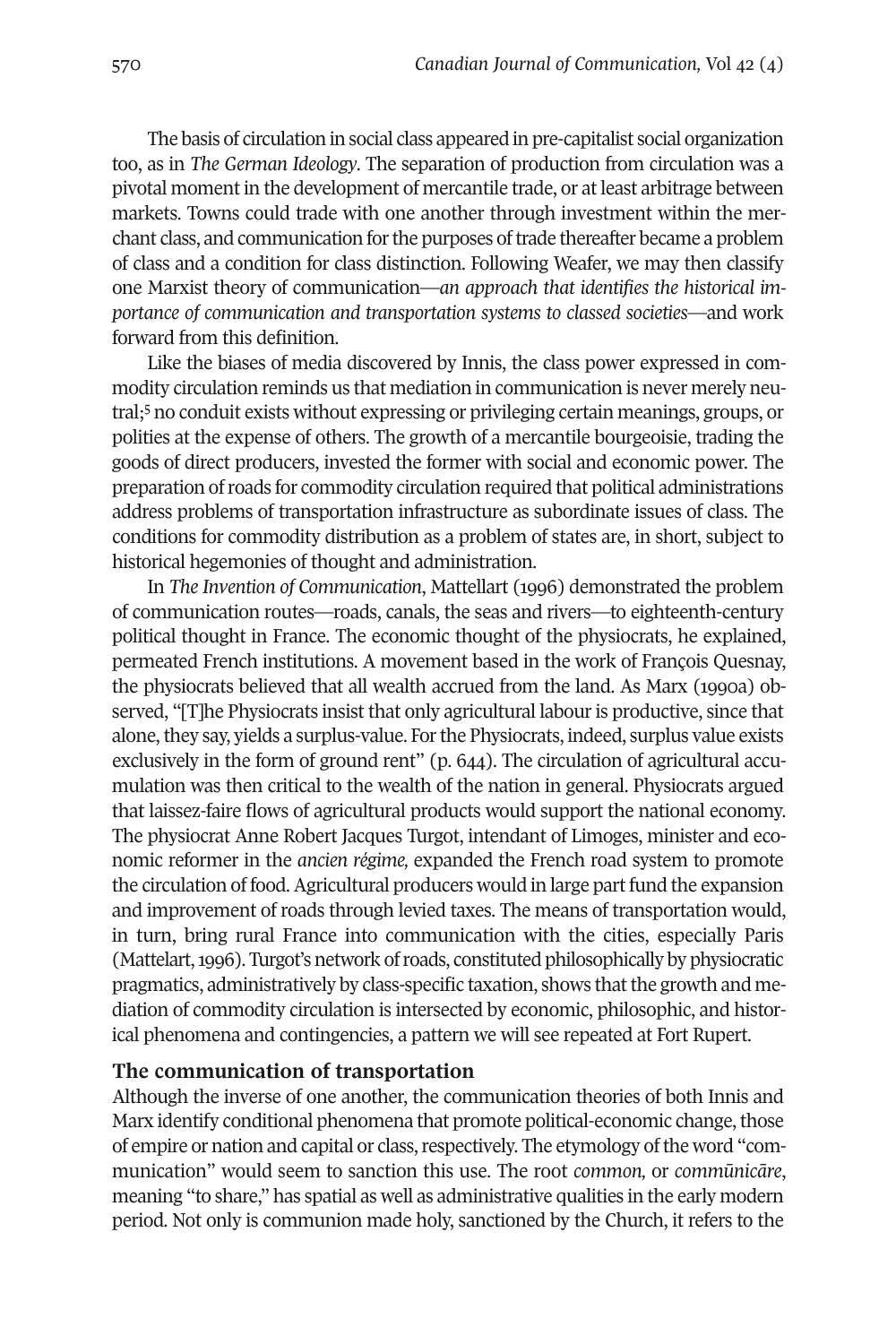existence of "a common channel of passage." Similarly, a roadway may be a "line of communication between places," related to tracks and waterways (*The Concise Oxford Dictionary of English Etymology*,1996). The "common" elementto communication,related to the holding ofthings *in common,* evanesces with the real subsumption of daily life under the regime of private property, and few if any remnants of the pre-capitalist interpretation are commonly held in English today.

The German word *Verkehr,* whose English synonyms include transport, communication, traffic, and association, may transmit the notion of communication into Marx, though Marx used it to mean that "relations of work, exchange, property, [and] consciousness" (Mattelart,1996,p.101) are intrinsically communicative.Marxwould,however, also draw a distinction between transportation and communication systems, splitting the con-flation found in Verkehr.<sup>[6](#page-17-4)</sup> His use of Transportwesens and Kommunikationswesens (literally, "systems of transportation" and "systems of communication") calls attention to the particularity of each system. Considering branches of industry that do not produce a physical good, Marx writes in volume 2 of *Capital* that "[t]he only one of these that is economically important is the communication industry, both the transport industry proper, for moving commodities and people, and the transmission of mere information—letters, telegrams, etc." (Marx, 1992**,** p. 134).

The distinction would subsume its own history as Marx's thought developed in the nineteenth century, even after his death. There is no inclusion of *Kommunikationswesens* in the original 1848 German edition of *The Communist Manifesto*, only *Transportwesens*. By the 1888 Samuel Moore English translation, however, "means of communication and transport" is rendered merely from the original *Transportwesens* (Marx & Engels, 1977, p. 481). Thus, the sixth post-revolutionary measure for communists to undertake, "centralization of the means of communication and transport in the hands of the State" (Marx & Engels, 2011**,** p. 88), is translated from the original "Zentralisation des alles Transportwesens in den Händen des Staats" (Marx & Engels,1977, p. 481). Engels'1847 work *The Principles of Communism*, written forthe same Communist League that commissioned the *Manifesto*, listed the almost identical demand: "Concentration of all means of transportation in the hands of the nation" (Engels, 1999, sec. 18), with nationalization of strictly communicative systems absent. Though Marx passed in 1883, Engels lived until 1895 and consulted on the 1888 English translation. Record of this is available in the "Preface to the English Edition of1888," in which Engels (2011) remarked that he and Moore "revised [the original German version of *The Communist Manifesto*] in common" (p. 40).

The use of "communication" in the Engels-consulted Moore translation of the *Manifesto* reflected the growth of transportation and oral/aural communication systems in the second half of the twentieth century, true of North America and Europe alike. To give an example relevant to coal mining on Vancouver Island: the historian Lynne Bowen (1987) has shown that news of the Crimean War, declared in March of 1854, did not arrive in Fort Victoria until July of that year, despite Britain's involvement in both the war and the colonial project on Vancouver Island. Yet by the time of BC's entrance into Confederation in 1871, "it was possible to get a message from Montréal to New Westminster in four hours via American electric telegraph …" (p. 134).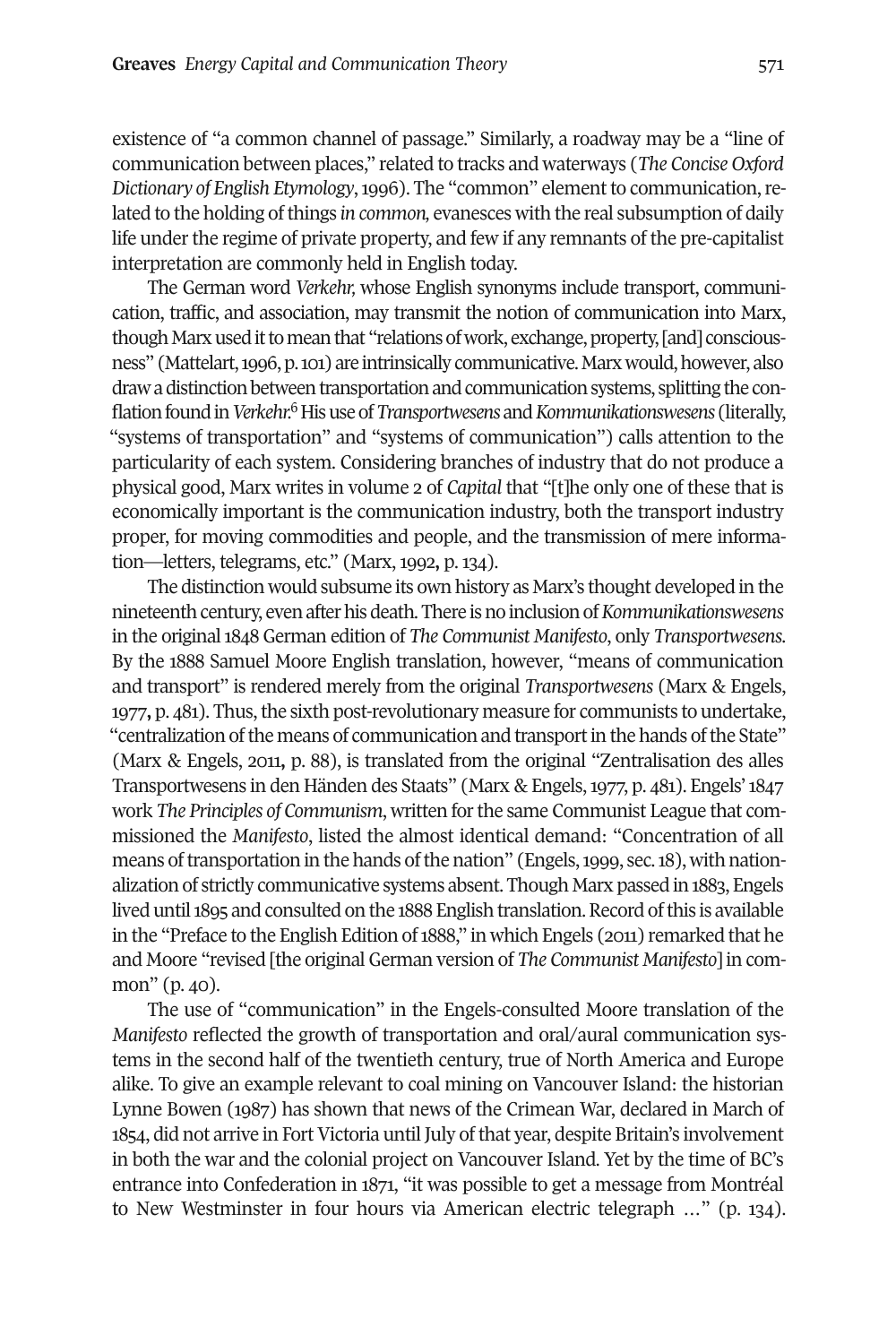Although the earliest uses of electric telegraphy predated the *Manifesto*, oral/aural communication systems expanded greatly during the four-decade period between the 1848German original and the 1888 Moore translation. Communication became unburdened of the cumbersome human bodies that accompanied physical documents during the earlier decades of Marx and Engels' lifetimes, although the expansion of communication proper remained in some sense tied to that of transportation, as telegraphy developed in relation to and often alongside or underneath steam-driven locomotion. [7](#page-17-5)

Despite the uneven treatment of communication across their careers, the developmental relationship of transportation and communication systems to the means of production remained a constantfrom atleast1847's *Principles of Communism*. Systems of communication or transportation are reflected dialectically in productive activity. A similar relationship characterizes the origins of capitalist mineral extraction in the Colony of Vancouver Island after 1849. The etymological containment of transportation by communication (*Verkehr*) finds additional historical footing in the extraction of the Island's coal for potential consumption in communication systems, aiding capitalist expansion in the Pacific following widespread acceptance of the steam engine in production and circulation as the nineteenth century progressed.

#### **Fuel from the fort and property in the Pacific**

European coal miners, and with them European methods for mining coal, came to Vancouver Island in an era of economic diversification for the Hudson's Bay Company (HBC), a directive of Governor-in-Chief George Simpson. The existence of coal on and underneath the Island had been brought to the attention of HBC officials as early as the 1830s, but attempts to produce it under the Company's direction would take well over a decade. European spatial organization had been intruding upon the Island since the late eighteenth century, but coal mining represented the first attempt at properly capitalist accumulation, and the subsumption of the Vancouver Island coalfield required a more complete overwriting of Indigenous space by European property relations than had previously occurred.

In the spring of 1849, workers and property were transferred from Fort Stikine, in the Alaskan panhandle, to the area that would become Fort Rupert, near present-day Port Hardy. Certain basic infrastructures were required before miners could be expected to produce coal, and establishing some of these conditions during the spring and summer was the work of those from Stikine. HBC officials were so eager to mine coal that the Company chartered the brigantine *Constantine* from the Russian-American Company for the transfer, at a cost of \$1,000 per month, when its *Mary Dare* was late to return from the Hawaiian Islands.

The transportation of material, labour, and knowledge to Fort Rupert followed a handful of overlapping philosophical assumptions and legal conditions. Fort Rupert was predicated upon a metaphysics of property and an attendant regime of property rights that allowed foreign individuals and bodies to possess colonial land. Vancouver Island was established as a colony of the Crown in January 1849, to be governed by HBC. The granting charter required the Company to create permanent settlements on the Island, and it was subject to review and cancellation after five years if its conditions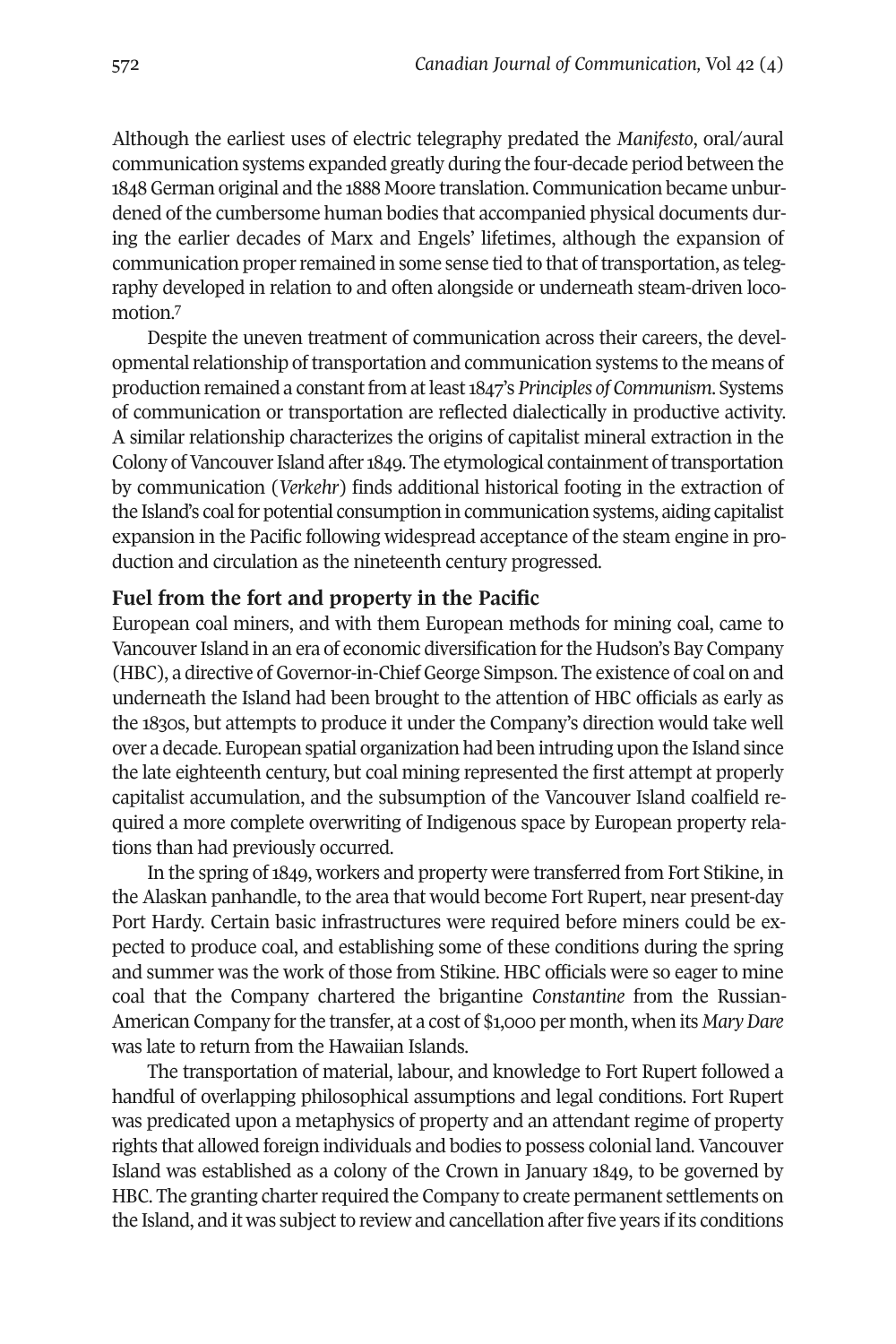were not satisfactorily met. By the summer of 1849, James Douglas, later a colonial governor of Vancouver Island, had been empowered to dispossess the Aboriginal Peoples of uncultivated "waste" land around Fort Rupert (Bowen, 1987), although Douglas would sign two treaties for the region in 1851 (Duff, 1969).

As an economic arrangement concerned with the accumulation of wealth, the colonization of Vancouver Island was established under what's known as the Wakefield system, developed by the political economist Edward Gibbon Wakefield. The use of Wakefield's model on the Island was generally regarded as a mistake by its settlercolonists, "whatever their affiliation with the company," who "viewed the system devised in London as a hindrance to settlement and commercial development" (Mackie, 1992, p. 4). A prominent HBC physician, John Sebastian Helmcken, recalled that the first governor of Vancouver Island, Richard Blanshard, thought that the system was a "mere theory, sure to fail in practice" (1975, p. 285). The Wakefield schema was based upon agricultural accumulation. It was, however, to be implemented on an island in which arable land was in short supply, by a company whose economic operation upon that land accrued wealth from trade and soon-to-be industrial modes, although agrarian accumulation was common in the former Columbia District south of the 49th parallel.

The Wakefield model also established high land prices for colonizers. As the historian Richard Mackie has written, high prices meantthat most colonial subjects were required to perform wage labour. "The whole scheme depended on the presence of agricultural land, on a steady flow of wealthy emigrants in search of land, and on the presence of landless immigrants willing to engage in wage labour for the landowners" (1992, p. 9). European class relationships between capitalists and propertyless workers were, in this way, transmitted to Vancouver Island through the economic structure of the colonial project. Marx, whom Mackie cites, also identified this aspect of Wakefield's thought. "Wakefield's theory of colonization," he wrote in volume 1 of *Capital*, "which England tried for a time to enforce by Act of Parliament, aims at manufacturing wagelabourers in the colonies. This is what [Wakefield] calls 'systematic colonization'" (Marx, 1990a, p. 932). The colonization of Fort Rupert thus progressed with distinctions among workers further cleaved by their relationship to property: landlessness as a condition of European wage labour and dispossession for Indigenous workers.

The latter was a necessity for capitalist social relations to emerge and develop through mineral extraction on Vancouver Island. The appropriation of uncultivated land and the adoption of systemic colonization allowed a specifically capitalist logic and social organization to emerge. Coal mining on the Island was to precede through European control of minerals, over which HBC was given monopoly in the 1849 charter. Prior to the introduction of European miners in fall 1849, HBC had bought coal from Kwagu'ł miners around the area that would become Fort Rupert (Codere, 1966, p. 22; Douglas & Work, 1979, letters of December 1846, p. 5). The dispossession of Indigenous Peoples' land at the north end was not, however, simultaneously the dislocation of Kwagu'ł mining techniques and local knowledge. Kwagu'ł miners were employed by HBC after the 1849 colonial grant, their coal pit never fully appropriated by the Company, and Kwagu'ł were also paid by HBC to scout mining locations. Two days after arriving at Fort Rupert in the fall of 1849, the Scottish miner Andrew Muir was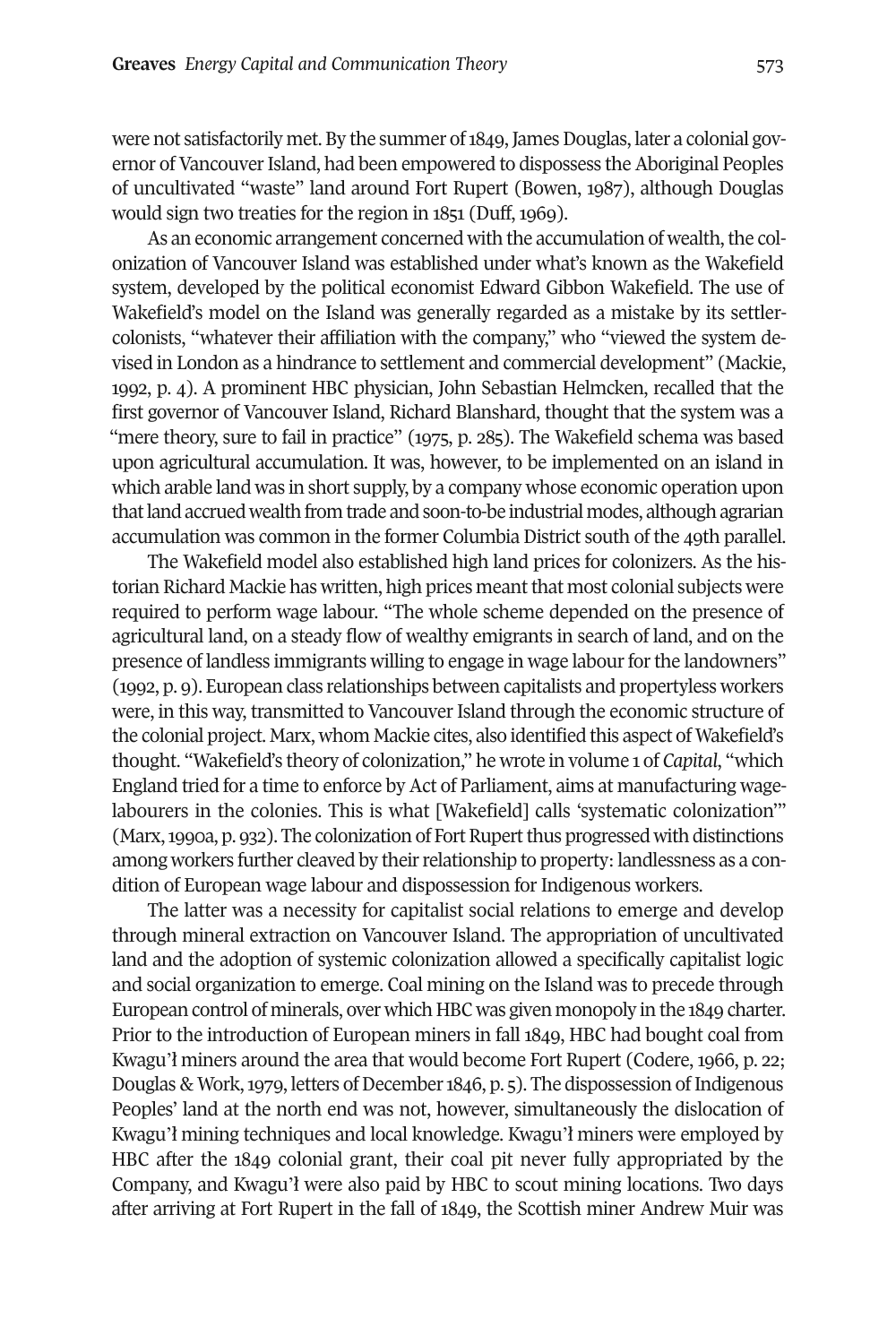part of a group that included local Kwagu'ł workers searching the northeast coast of the Island for a workable coal seam. "Mr. Wark of Fort Simpson Mr. Muir Manager for Coal Work McGregor and I along with some Indians [*sic*] started in a canoe after dinner in the direction of McNiel's Harbour to examine the coast for the most eligible place to commence operations at the coal …" (Muir, 1849, p. 85). Indigenous knowledge and skill were subsumed within an emerging colonial-capital relationship, mediated by a wage, but this subsumption was tentative and required a redefinition of property rights, accomplished through the Crown grant of Vancouver Island.

Interestingly, there appears a potentially significant transition in the historical record concerning the price at which HBC purchased coal from Kwagu'ł miners, possibly reducible to formal control over the resource itself. In her introduction to a collection of letters from Fort Victoria, 1846–1851, the historian of British Columbia Margaret Ormsby noted that "[b]y the time of the miners' arrival at Fort Rupert, the Indians [*sic*] had collected 750 tons of coal at the cost of 3s. 6p. a ton. For every two tons collected they were paid one [small HBC] blanket" (1979, p. lviii). Douglas and John Work, on the other hand, wrote in December of 1846 that HBC "can purchase Coals from the Indians [*sic*] at about ten shillings a ton …" (1979, p. 5). The 1846 price, cited by Douglas and Work, was almost three times that of the 1849 price that Ormsby identifies, without account being made for blankets. By 1849, however, the organization of the Island coalfield was, at least formally, dictated by HBC, after the Company had been granted monopoly rights over the mining of coal. Remarkably, 10 shillings per ton of coal was roughly equivalent to the price paid for certain English coal purchased within 10 miles of a pithead around the mid-nineteenth century. "Defined as 10 shillings or less per ton, the area of cheap coal remained confined to some 15 to 20% of Britain and Wales" (Malm, 2016, p. 160). Further afield, in Wales and the south of England,1842–1843, 20 shillings perton was the most common rate, while between 10 and 20 shillings predominated in the Midlands up to Scotland (von Tunzelmann, 1978).

Under formal HBC control, Kwagu'ł miners produced about 1,200 tons of coal in the 1849 mining season (according to an 1850 letter by Douglas, 1979b, p. 84), although sustained or higher outputs were unlikely moving forward without the introduction of different methods, per Douglas. The surface outcroppings contained undesirable slate and, in any event, would not yield a suitable quantity of coal, as Douglas came to believe by the end of 1850 (Douglas, 1979c). Worried also that Kwagu'ł miners would be unable to work at depth for profitably-capitalist mining, the Company imported miners from Scotland, accustomed to techniques of deep subterranean mining.

The transition to a specifically capitalist form of coal mining on the Island, organized by HBC, which was to displace the trade with Kwagu'ł miners, was motivated by the emergence of a mid-century network for the circulation of written material in the Pacific. On November 23, 1848, Douglas reported that he had signed an agreement with Captain William C. Stout, an agent for William H. Aspinwall and Company of New York. HBC was contracted to supply one thousand tons of coal to Aspinwall's Pacific Mail Steamship Company. The coal would be taken away from the Fort Rupert area by Aspinwall for the price of 50 shillings per ton of coal (Douglas, 1979a, p. 18). HBC would supply the Pacific Mail Steamship Company with coal for one year, with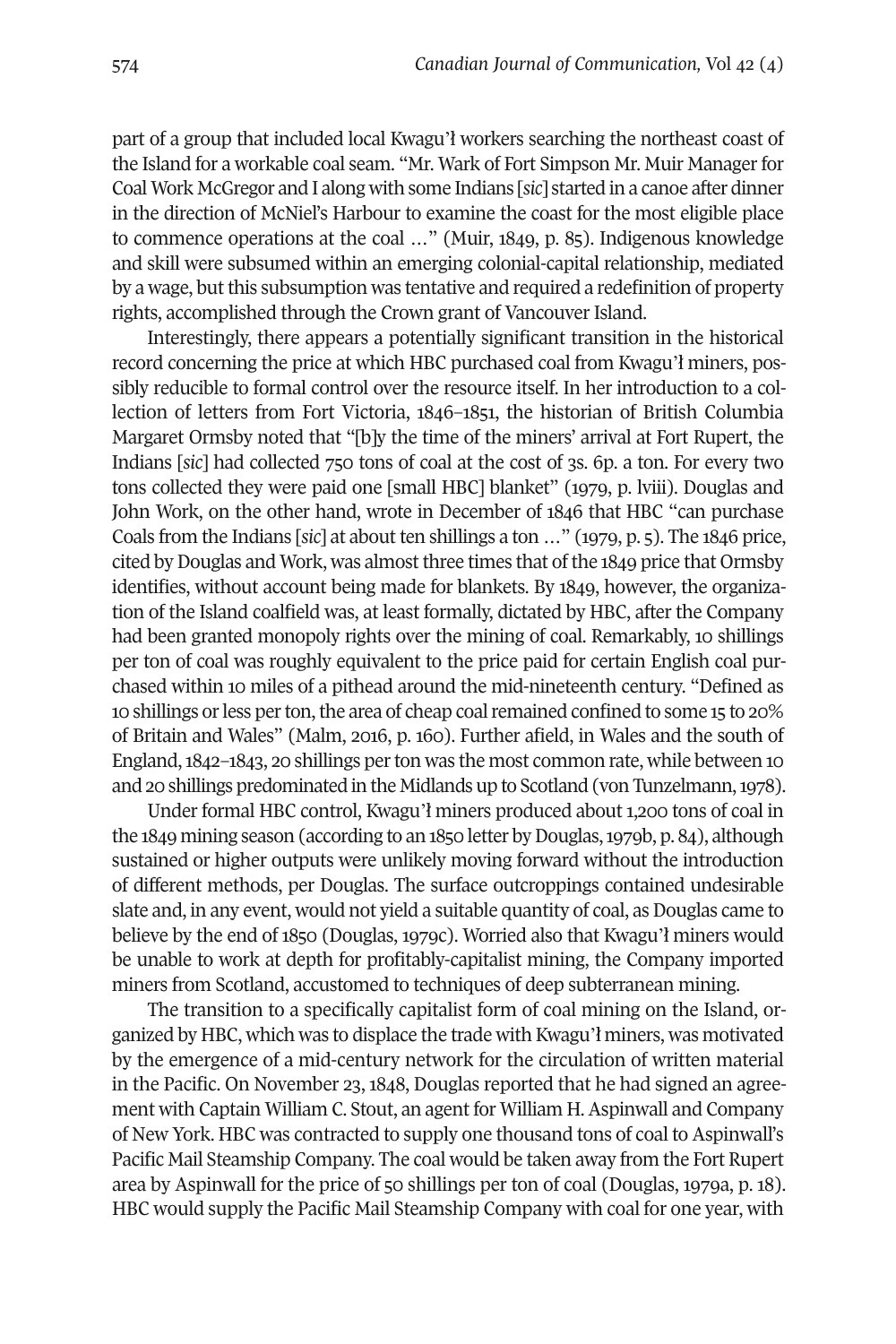the first 300 tons provided on or before May 1, 1849, the remainder no later than May 1, 1850.

Although indirectly, the American state motivated the trade between HBC and the Pacific Mail Steamship Company, subsidizing Aspinwall to distribute mail in the eastern Pacific. Aspinwall entered an agreement with the federal government in 1847 to provide mail service along the Pacific coast of the Americas, from Panama to the Oregon Territory, with service obligated to begin October 1, 1848. Transmission of the mail would occur through a fleet of coal-burning steamships, the *Oregon*, *Panama*, and *California*, each "about 1,000 tons burden and 200 feet in length, with side paddle-wheels driven by side-lever engines" (Kemble, 1938, p. 123).

Letters from the period demonstrate Aspinwall's dissatisfaction with the company's existing Welsh network and a desire for alternative coal sources. Prior to the arrival of the first Scottish coal miners to Vancouver Island, Simpson encouraged HBC's Board of Management at Fort Vancouver to expedite the Company's acquisition of coal.

[T]he U.[S.] Mail steamers from San Francisco may require coal earlier than it can be provided by the operations of the miners about to be sent out, I have to beg, you will use your utmost endeavours, by the formation of a post, the employment of Indians [*sic*] or otherwise to provide with the least possible delay and have placed in the most convenient spot for shipment from 500 [to] 1000 Tons of Coals, or as much more as can be collected. (quoted in Kemble, 1938, p. 126)

Similarly, on December 22, 1848, one month after Douglas and Stout signed on behalf of their firms, Aspinwall wrote that:

We would also like to order at once another vessel sent from the Columbia River or Oregon City or any other point in that neighborhood, to the new post at the mines on Vancouvers island [*sic*] consigning her to the agents of the Hudson Bay [Co.] to be loaded to your address. (quoted in Kemble, 1938, p. 127)

Despite its apparent intensity, the relationship between Aspinwall and HBC would be short-lived. HBC encountered and produced an impressive number of obstacles to the successful operation of coal mines at Fort Rupert, and the surface coal collected in the area proved an unsuitable ancillary to the external-combustion steam engine powering maritime travel and trade. The unfulfilled implication of Fort Rupert within an international network for the transmission of written communication nevertheless marks the origin of capitalism on Vancouver Island. Fuelling transportation and communication became a business of HBC and Vancouver Island.

HBC was largely unprepared to manage industrial production, despite its establishment of capitalist property rights and social relations through Wakefield's system and colonial grant. On the coast, the Company had previously been primarily invested in commercial—rather than industrial-capitalist—forms of wealth accumulation, specifically the buying and selling of pelts without a large working class producing commodities as wage labourers. Douglas had worked to diversify Fort Vancouver for decades before coming to Vancouver Island, and he was familiar with the goals of di-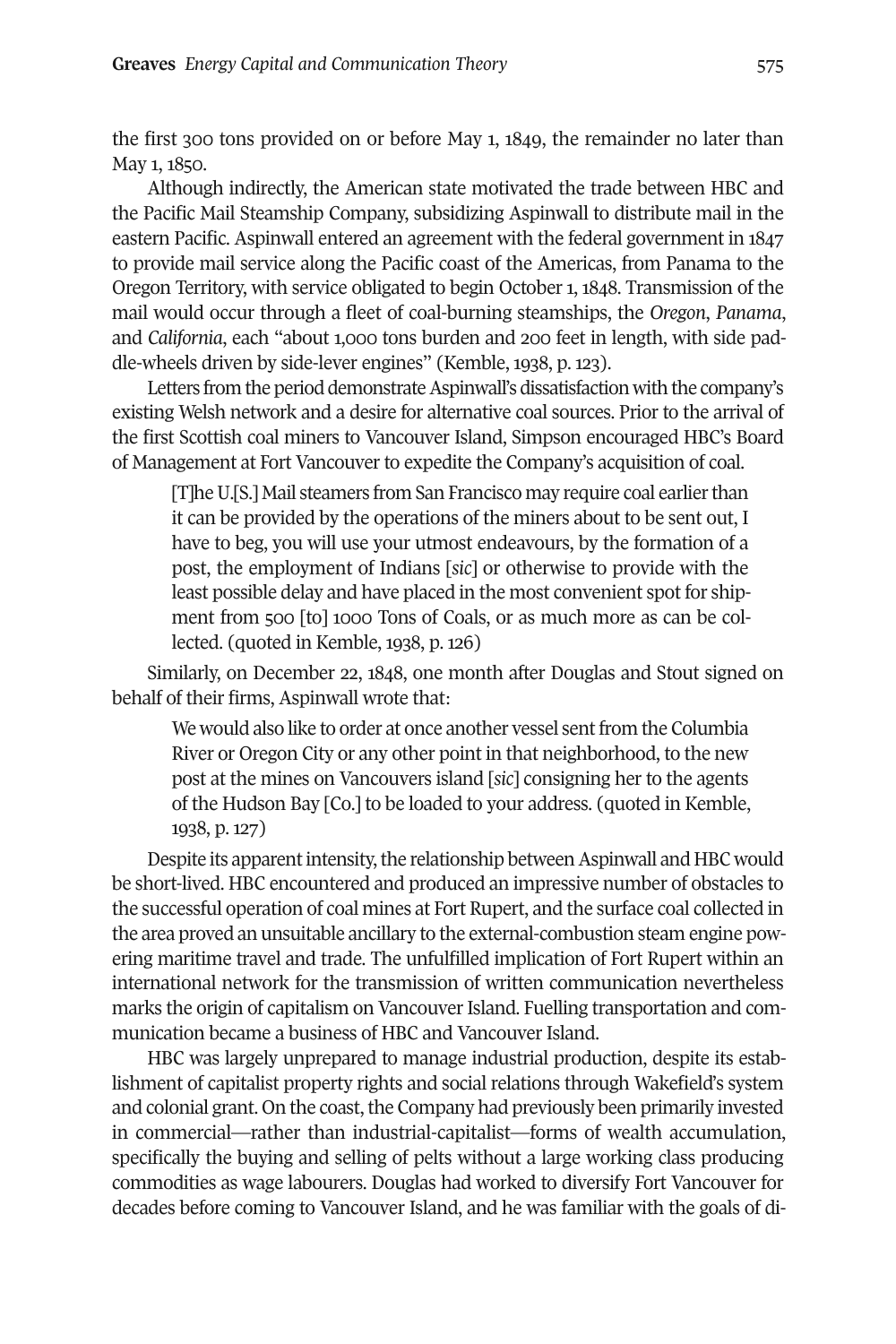versification (Mackie, 1992); however, fur remained qualitatively dominant for HBC. Following Simpson's course, Douglas "directed the search for coal and gold; he promoted markets for salmon, timber, spars, and shingles" (Bowsfield, 1979, p. x). Diversification developed to varying success among western forts. While many in the interior failed to be self-sufficient, Fort Langley, along the Fraser River, successfully exploited salmon for export (Ormsby, 1964). Yet the accumulation of value through the mass extraction and sale of coal required a level of development previously absent on the Island. In a telling 1846 letter, Douglas wrote apprehensively of HBC's prospects shortly after the Company became interested in mining coal. Given HBC's "total ignorance of mining operations the project may perhaps terminate in failure and disappointment," he advised (Douglas & Work, 1979, p. 5).

On Vancouver Island, the mining of coal from seams deep under the earth involved a transformation in the *nature* of the operation in which value is created. The implications of this shift were in many instances lost on HBC management. Major incompetencies discovered by historians of Vancouver Island coal mining include the signing of contracts in Britain that did not reflect the conditions of mining on Vancouver Island and the Company's misrecognition of hierarchy within the labour process of mining coal (Bowen, 1987; Burrill, 1987). Both, it has been argued, fostered labour unrest at the northern fort, and the weight of HBC's missteps would ultimately lead it to abandon Fort Rupert for the coal mining community of Nanaimo, farther south on Vancouver Island.

One incompetency of the Fort Rupert operation that has so far escaped the view of historians is the role of underdeveloped transportation networks. Only one other colonial settlement on Vancouver Island existed between 1848 and the founding of Nanaimo, and Fort Victoria sat at the very opposite end of the roughly 460-kilometrelong island from Fort Rupert. Steamers, barques, and brigantines ran between the two forts, but other travel around the Island was less straightforward. Transportation of workers and tools from one potential mining site near Fort Rupert to another was notably arduous, presenting a significant financial problem forthe Company, as no workable seam had been discovered prior to the arrival of Scottish miners, other than that controlled by Kwagu'ł miners.

Coal is compressed and degraded vegetation from previous millennia. It is found in seams of varying depth beneath the earth, sometimes breaching the topsoil ortidal waters. While HBC knew that extensive coal seams existed in and around Fort Rupert, finding these seams would involve trial and error and therefore the transportation of workers and tools. In the absence of extensive road or rail networks HBC transported worker and tool by ships, which became costly as the holes its workers dug into the earth failed one after another to result in a productive coal seam. Canoes could be used for travel over some distances but presented a problem for farther explorations. In a letterregarding coal at Quatsino Sound, some 30 kilometres southwest of Fort Rupert by land but hundreds of kilometres by sea, Douglas writes to Victoria and London in August 1851 that he "ought to remind and at the same time remark, that the transportation of men and implements from Fort Rupert can only be effected by sea, and will put the Company to considerable expense" (Douglas, 1979d, p. 208).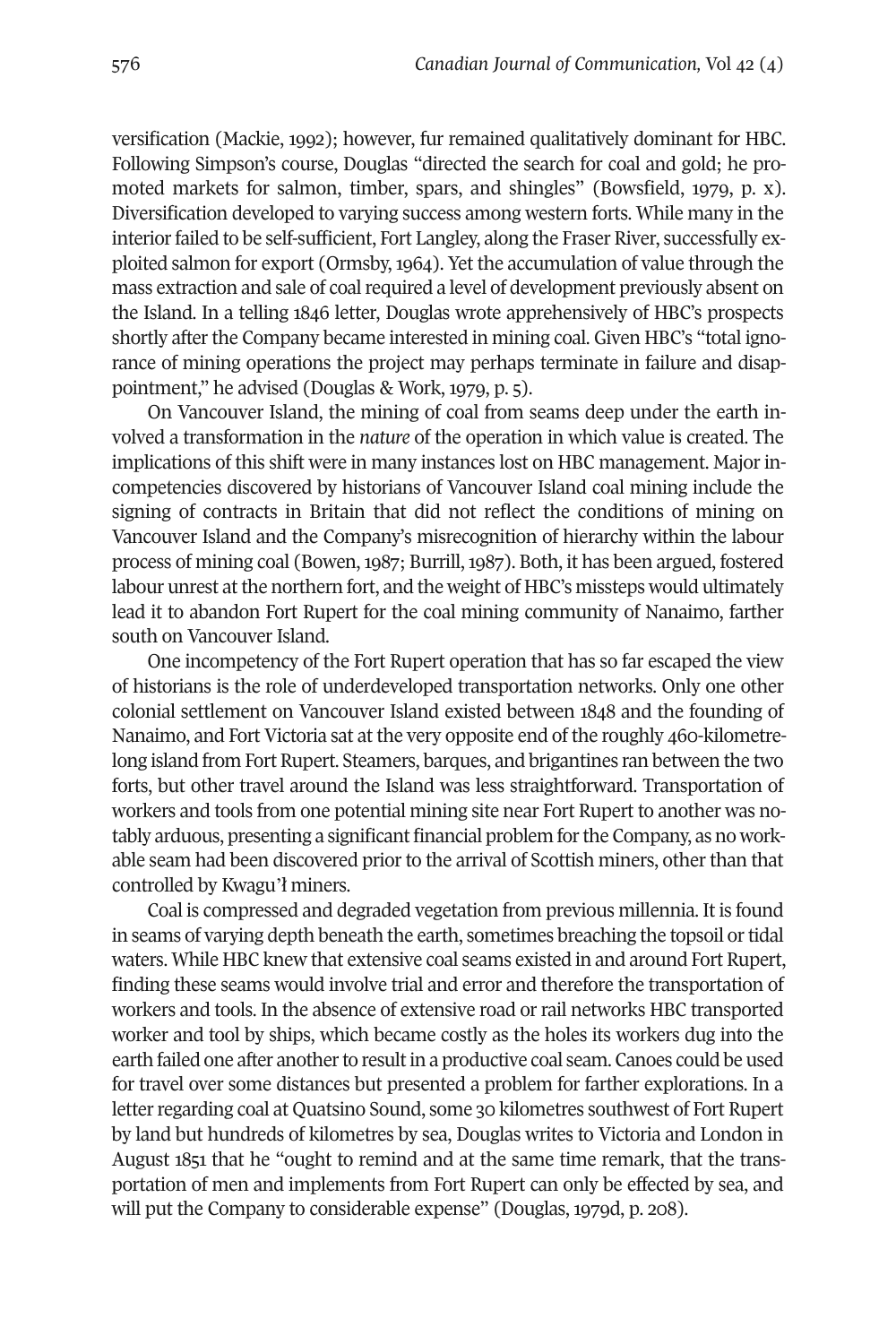HBC would never discover a workable seam for high-volume output at the north end of the Island, with the Company's exploration hampered by the high cost associated with inadequate transportation networks. When coal was discovered in Nanaimo, by contrast, it was in great quantities adjacent to a spectacular natural harbour. The coal seam, called the Douglas seam, was moreover accessible from several different locations. The movement of miners and their tools for exploration posed little problem to mining at Nanaimo, unlike Fort Rupert.In the absence of a means oftransportation and communication developed to support capitalist production, HBC incurred the costs associated with the transportation necessary for its production of the energy commodity. The insufficient means of transportation meant considerable expenses had to be shouldered by producers—not a problem at Nanaimo.

The containment of the means of communication and transportation within the means of production on Vancouver Island recalls insights from Dallas Smythe (1977), Raymond Willams (2005), and Mattelart (1996), commonly cited in our field. There appears a dialectical twinning of production with communication and transportation, in which the former, though primary, requires the latter to proceed. At Fort Rupert, difficulties finding coal, coupled to high costs associated with exploration as well as multiple incompetencies on the part of HBC officials, contributed to the view that the coal field recently discovered at Nanaimo was more promising. Otherincompetencies that arose from HBC's oversight of industrial production demonstrate that underdeveloped transportation systems around Fort Rupert cannot be said to have *primarily* caused the failure ofthe mining community. Nevertheless,they contributed. Wakefield himself seems to have identified the need for "improved water and road communication" in Canada years before the Colony of Vancouver Island was established (Prichard, 1986, p. 48).

In the mid-nineteenth century, flows of people and commodities, dictated by capitalistimperatives, were restricted by inadequate transportation networks atthe north end of Vancouver Island. Although a colonial-capitalist regime of property rights was established at the outset of 1849, the contingent, non-designability of naturally occurring, subterranean coal seams hampered extraction through a lack of sufficient transportation networks to aid discovery. Coal from Fort Rupert was an expected, if unrealized, ancillary of information distribution in the mid-nineteenth-century Pacific. This network, in turn, acted as an impelling power in the emergence of capitalist production on Vancouver Island and ultimately, therefore, BC. In the early years, Nanaimo coal would power naval, Company, and merchant ships, allowing forthe expansion of nation states and capital. Vancouver Island coal would increasingly power the development of California, as the second half of the nineteenth century progressed. In 1885, for example—long after HBC had sold its mining operation to London investors in 1862—224, 298 of the 365,596 tons of coal produced in BC went to California, and BC collieries were the state's largest suppliers of coal.

If fuel and transportation were implicated in the establishment and failure of Fort Rupert, the question of whether a transportation-focused approach to communication may support problems of energy remains unanswered.Drawing from the work of Marx and Malm, the concluding section puts forward a theory of energy in which fuel is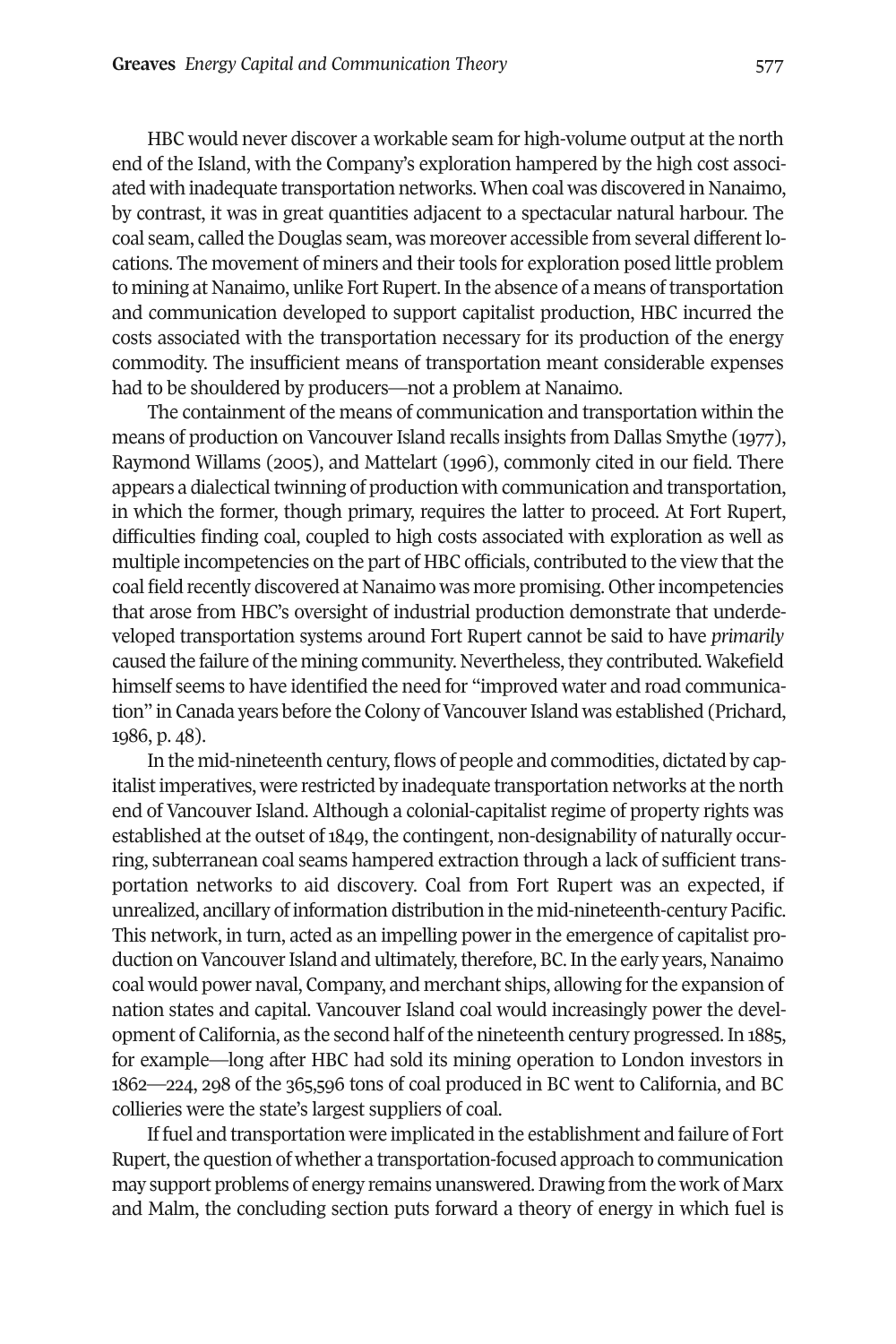contained in the means of transportation/communication, and in which the production of commodities and the development of transportation networks for commodity circulation are co-developmental.

#### **Energy capital**

Both Innis and Marx produced materialist approaches that may usefully underpin a political economy of what I term as *energy capital,* a theory that means to locate the production, circulation, and consumption of energy within communication studies. The Marxian narrative, nevertheless, provides the more compelling framework forthis theory. In the fuelling of capitalism in the eastern Pacific, Innisian problems of granular materiality and empire may be better addressed at the level of class and capitalist development. The establishment of a new metaphysics of property and property rights at Fort Rupert allowed the relationship of capitalist owner and property-less worker to travel from Europe to Vancouver Island, promoting social forces better captured by Marxian materialism.

The development of an extractive industry for coal on the Island would follow the emergence of written communication networks and, later, the California market and other buyers. Fuel extraction and circulation was subsequent to expansions in production and circulation more generally. Malm's recent book *Fossil Capital* (2016) has tied the emergence of steam power in Britain to the maturation of class struggle in the Island empire; it provides an obvious touchpoint for the development of a theory of energy capital. Although magisterial, Malm's theory of fossil capitalrequires extension to be of interest to us in communication. Malm suggests as much in a reference to his forthcoming study of mobile steam-power, *Fossil Empire*. *Fossil Capital's* concern is, strictly, with steam power in the production of commodities. Yet nineteenth-century maritime circulation would be radically enhanced by the acceptance of steam power, just like industrial production in Britain.

Burned as part of the external-combustion steam engine, coal was, for a time, an ancillary aspect of manufacturing and transportation. Its function as fuel for producing power is simple. Ignited coals boil water to create steam, which powers mechanical motion then manipulated to produce movement outside of the engine itself. The transmitting mechanism is immaterial to the process of combustion and does not concern us.

As coal became the preferred energy source of mechanized capital, more of it was mined to satisfy demand, its production and consumption coming into deeperrelation. "One appears as a means for the other, is mediated by the other," Marx wrote in his *Grundrisse* notebooks, "this is expressed as their mutual dependence; a movement which relates them to one another, makes them appearindispensable to one another, but still leaves them external to each other" (1993, p. 93). Coal, gas, and other energyproducing materials are depleted in production, fulfilling their socially constituted purpose by providing power toward the completion of a commodity, be it in primary, secondary, or tertiary form, but the energy commodity is itself something that is also produced. As William Hebblewhite (2015) notes,raw materials used up in production are, in Marx's estimation, already themselves the *result* of production, and the extraction of fossil fuel is therefore subject to most of the same laws and contingencies as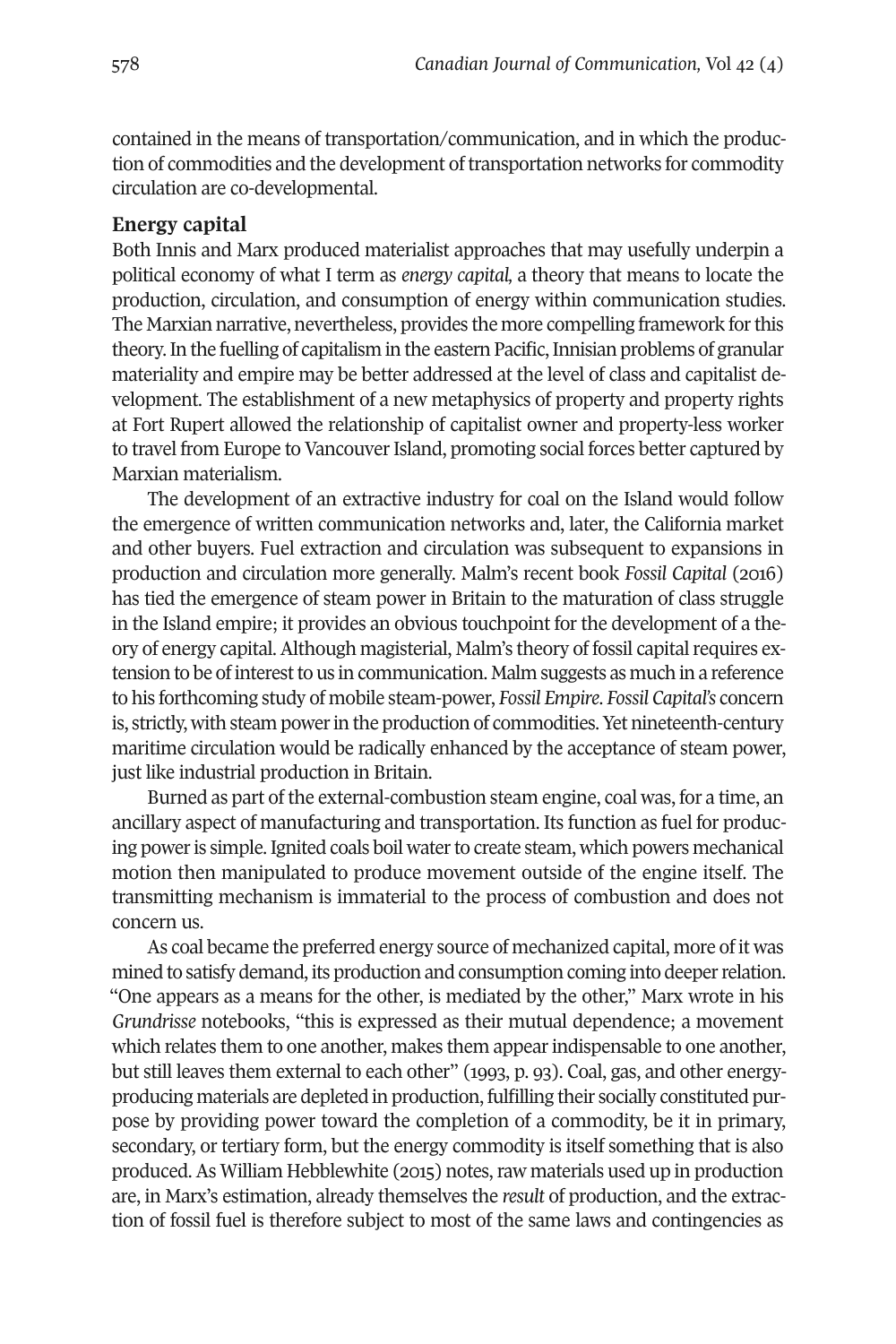other forms of production. As something produced, the energy commodity reflects the historical level of development. Energy is both an ancillary productive force (Marx, 1992) and an expression of the state of production. As singular aspects, raw materials nevertheless exist relative to other forces of production. The widespread acceptance of the coal-burning steam engine in nineteenth-century manufacturing and shipping implied accelerations in the extraction of coal.

Although the problem of fuelling the production of goods is not particular to any one moment of development, the economic tendencies that seek expanded and reproducible methods for appropriating surplus value are unique to the capitalist mode of production.In *Fossil Capital*, Malm showed thatthe use of fossil fuels in commodity production became generalized during the nineteenth century. Coal had been burned for millennia; its use predates capitalism and industrial production. To locate the origins of mass coal consumption in the private practices of individuals and small groups would, however, universalize what is a historically-particular problem (Malm, 2016). It assumes what needs to be explained by "mistak[ing] capitalists for humans" (p. 264). What is important about the consumption of coal, and where this consumption impacts us today, was its use by capital to power production. Yet, in industrializing Britain, the necessity of coal was not found in its flammability; rather, its mobility set coal apart. Malm showed this through a comparison to the technology surpassed by fossilproduced steam, the waterwheel.

In the early nineteenth century, water was known to be a more effective and inexpensive producer of horsepower than steam. However, the relative immobility of flowing water, high fixed-capital costs, and coordination among capitalists needed to develop infrastructure for water-derived horsepower rendered coal the more practical fuel. After it left the pithead, coal could be transported to areas in which reserve armies of proletarians lived. Moving workers to an isolated countryside, in which water could power production, would mean a small group of proletarians could express solidarity against capital without easy dismissal, at least *en masse*. To escape the demands and intransigence of proletarians in the countryside, capital found a power source available to the city, Malm showed.

The primary contradiction that led to the widespread acceptance and use of coal in the production of commodities was, therefore, found in the relationship between capitalists and workers. Coal was not only an ancillary of production and object of production itself, it suggested methods for disciplining workers that water did not. The steam engine became a political technology to limit the power of workers, a technology of class struggle from above. "The establishment of a normal working day is … the product of a protracted and more or less concealed civil war between the capitalist class and the working class," Marx wrote in *Capital*, volume 1 (1990a, pp. 412–413), to which Malm adds that "[s]team won because it augmented the power of some over others. It was considered invaluable forthe great assistance it provided in the struggle between antagonistic subsets of the human population" (2016, p. 267).

If coal was ancillary and the result of production while reflecting class struggle, Malm's estimation of its position in nineteenth-century circulation is unclear before the publication of *Fossil Empire*. The following paragraphs, therefore, propose an ex-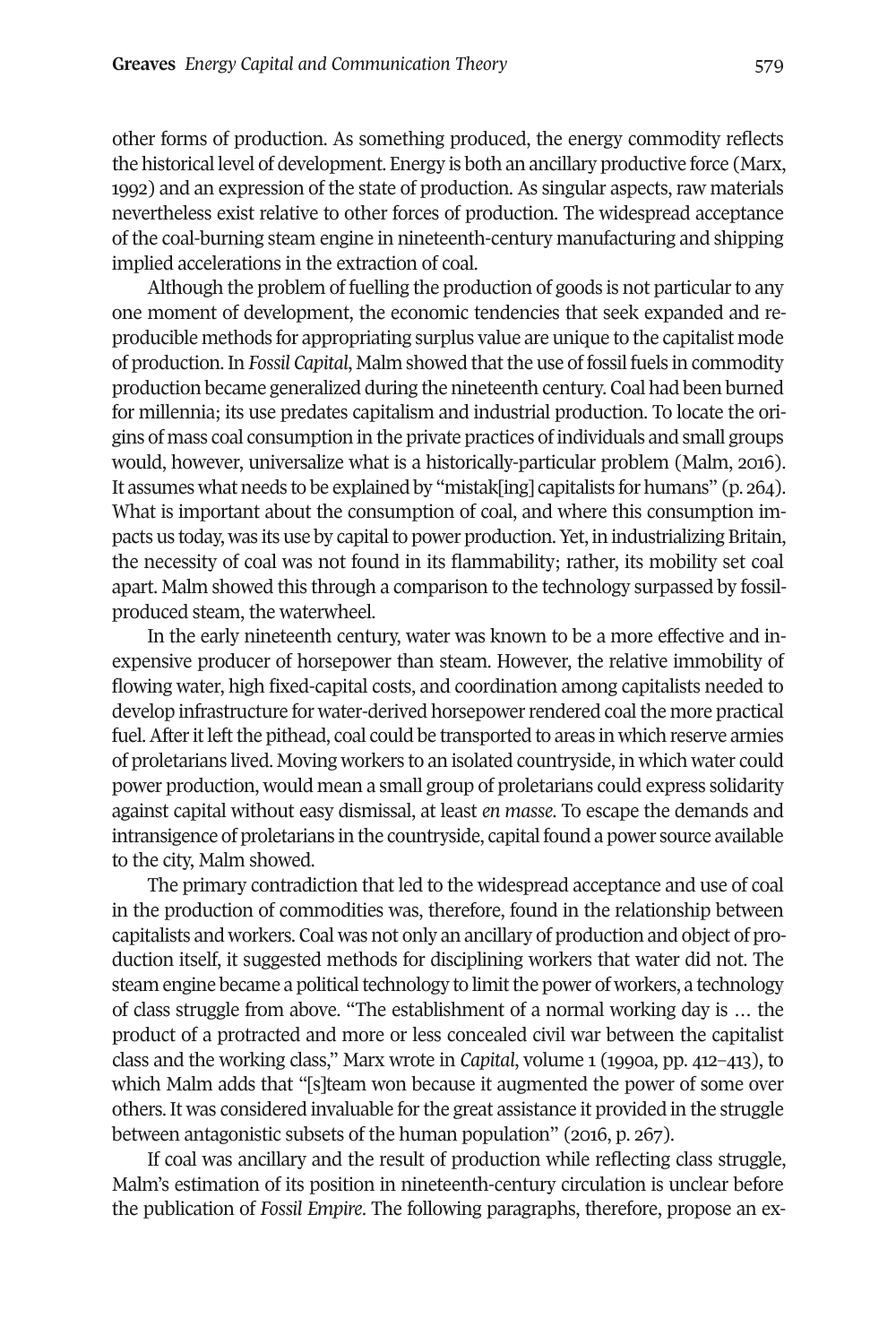panded form of fossil capital to account for circulation generally and at Fort Rupert specifically. We can at this point return to Marx, recalling that the relationship between production and circulation means that each makes appearances in the development of the other. Production and circulation proceed under historical conditions that are by no means fixed: the circulation of commodities shifts from the dominant form of wealth creation to a subordinate yet co-developmental aspect of production during the modern period, Marx argued. While the production process requires it, circulation is no longer the prevailing sphere of value creation in mature capitalist production. More succinctly put: "In the stages that preceded capitalist society, it was trade that prevailed over industry; in modern society it is the reverse" (Marx, 1991, p. 448).

The transition to capitalism is therefore characterized, *inter alia,* by a shift in the status of transportation as it relates to the creation of value. Both Marx and Malm render the shift as formulae. Capital proceeds by transforming money into commodities, which is then sold for more money than was put into the process at its beginning. The money used to produce a commodity is divided into two portions: the outlay for the means of production and that for labour power. "The two sets of purchases pertain to completely different markets: one to the commodity market proper, the other to the labour market" (Marx, 1992, p. 110). These two aspects come together in production to create a finished commodity, which realizes the initial outlay in sale. The ancillary material coal, which is consumed in production, is contained in the purchase of the means of production. "Resources are withdrawn from nature and placed into the hands of workers as means of production to be applied, refined, worked up" (Malm, 2016, p. 283). Malm expanded Marx's equation into what he calls the General Formula for Fossil Capital. The novelty of Malm's formula is the introduction of the energy ancillary as something consumed in production, with ramifications forthe global climate. His equation means to account for the fallout of fossil-fuel combustion, and *Fossil Capital* will proceed to identify the weight of well over a century of steam-powered production borne by the planet.

Malm, however, treated the capitalist form of transportation too narrowly in *Fossil Capital*, relegating it to personal consumption. Transportation appeared as a personal form of fossil fuel consumption, rather than an ancillary of commodity circulation. As Marx recognized, commodity production needed the advance of transportation networks to expand. Production required circulation for profit to be realized on a reproducible basis. "The process that creates this greater sum of value is capitalist production; the process that realizes it is the circulation of capital" (Marx, 1991, p. 132). Nineteenthcentury maritime shipping records support Marx's assertion. The economist Luigi Pascali (in press) has recently, if tentatively, argued that the reduced shipping times that followed the widespread acceptance of steam-powered motion in maritime trade may have been responsible for *half* of the increases in global circulation in the second half ofthe nineteenth century. Through an impressive series of data sets, Pascali shows that by 1875, shipping times were completely determined by steam, instead of sail, whereas the previous 15 years allowed for shipping times of both. Untethered from wind power, trade routes became more expedient for circulative capital, supporting the advances of steam-powered production begun earlier in the century.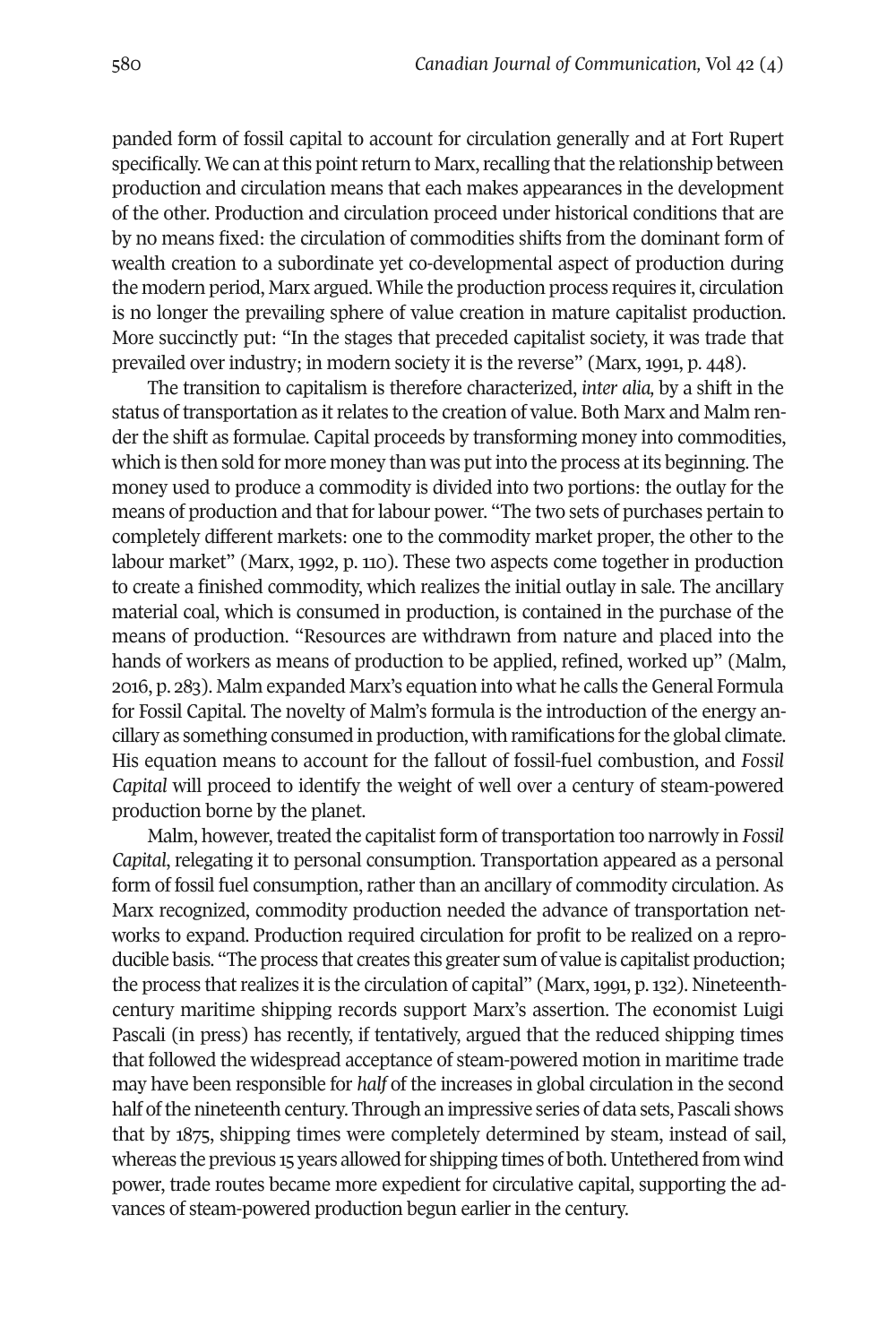We may, therefore, impose the means of communication and transportation upon Malm's general formula. As circulation is increasingly powered by fossil fuels during the second half of the nineteenth century, it becomes permissible to treat the consumption of fossil fuels in circulation. Like production, fossil fuels are an ancillary material of circulation, used to power the engines of transportation.

Energy capital, as distinct from Malm's fossil capital, foregrounds the role of energy in commodity circulation. Malm has already identified in enviable detail the rise of fossil fuel use in British production and the conditions for acceptance of the steam engine in its factories.Drawing from insights found in Marx, it seems properto extend his equation to include the sphere of circulation. Doing so establishes a political-economic basis for the study of energy production and circulation within the field of communication.

### **Conclusion**

Communication studies in Canada will benefit from attention to the problems of energy production, circulation, consumption, and the powerrelations that generate and sustain these phenomena. This intervention is less a necessary enrichment of the field philosophically than an attempt to identify a blind spot in the political economy of Canadian capitalism as it is developed in the field of communication. Energy production has indeed been important to Canadian development and the exercise of power by the British, the Canadian state, and capital operating on and underneath the land before and after Confederation.

While energy capitalism has largely been ignored in Canadian communication, other problems of circulation have been central to our materialist analyses. Both Karl Marx and Harold Innis furnish communication with methods that the Canadian tradition might use to develop the study of energy and transportation. However, Innis' well-known failure to address issues of social class suggests that Marx is the more appropriate theorist if the study of fuel in communication is to take seriously capitalism as a coherent economic system, based on structural difference and exploitation.

This article offers such a study, applying a Marxian transportation-focused approach to communication to the short-lived existence of the colonial mining community at Fort Rupert on Vancouver Island. The inability of mercantile HBC to identify that transportation inhered in capitalist mineral extraction promoted the failure of the mining community. In the absence of established routes to transport workers and their tools, costs associated with the exploration and discovery of coal were shouldered by HBC, supplementing the extant incompetencies of a mercantile firm attempting capitalist organization at a remote outpost of empire. Additional transportation-focused approaches to fuelling communication would do well to attend to questions of energy production and circulation as epiphenomena of capitalist development.

#### **Notes**

1. There are, of course, basic differences between the transportation of commodities and that of language. Oral/aural media mobilize different resources and reflect different class alliances and biases than other forms of communication. Collapsing transportation media into oral/aural would obscure more than it would illuminate.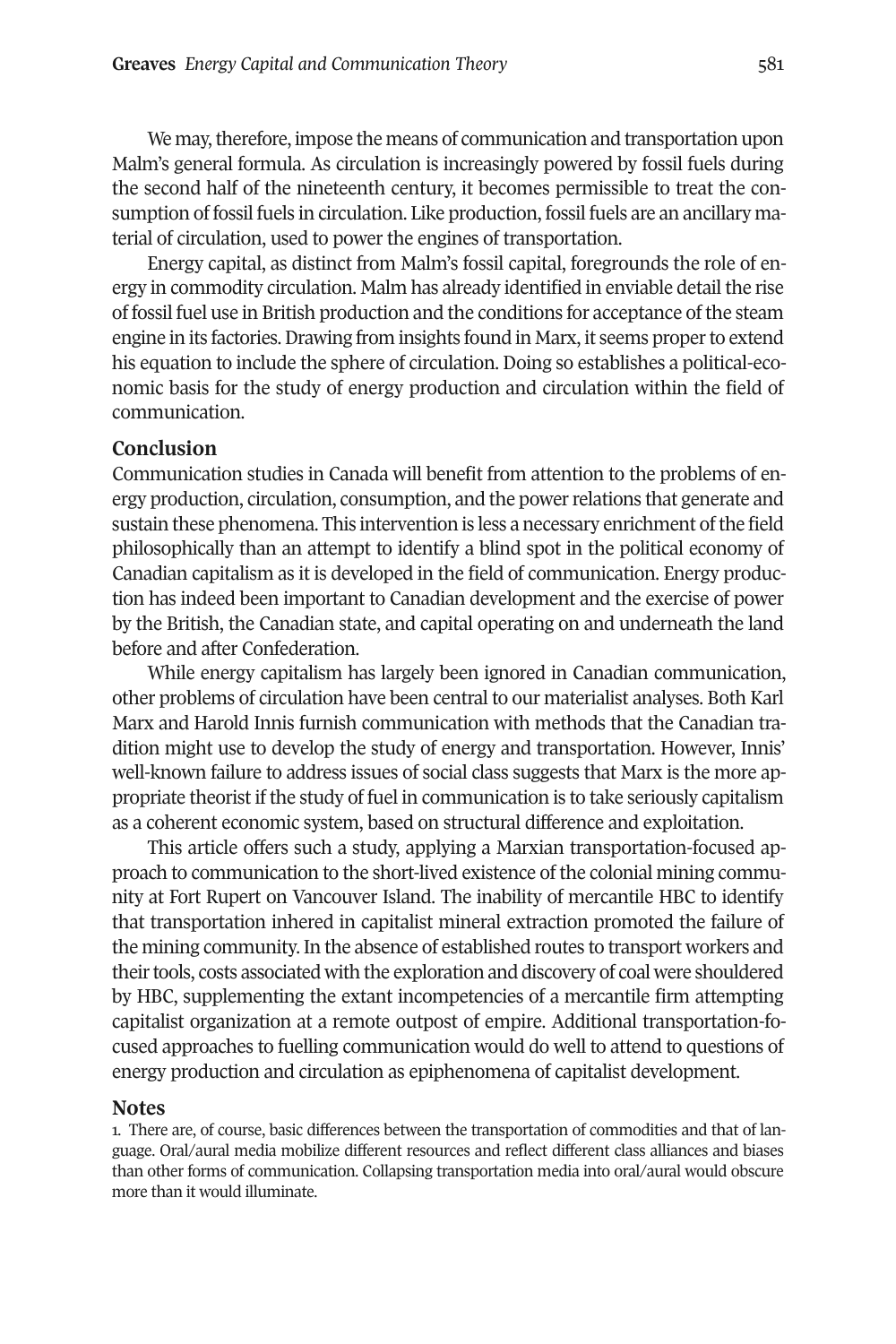<span id="page-17-0"></span>2. This tendency is not exclusive to communication studies in Canada, though Canadian communication studies is the focus of this article. Raymond Williams' (2005) justifiably lauded essay "Means of Communication as Means of Production" treats transportation alongside "printing and electronic industries" (p. 53), as aspects of communicative production.

<span id="page-17-1"></span>3. An interesting,though rarely remarked upon, exception to this comes from Innis' late-in-life *Empire and Communications* (2007), in which the development of writing appears to emerge from established professional and ruling-class relationships.

<span id="page-17-2"></span>4. A conversation with Liam Cole Young at the 2016 Canadian Communication Association conference in Calgary helped me to see this. I also borrow Young's use of the term "granular" to describe Innis' materialism.

<span id="page-17-3"></span>5. To choose a handful of wildly different (though by no means exhaustive) applications of Innis in Canadian media theory: Ian Angus (1998) has read the discursive turn in the social sciences and humanities against the materiality of media, or Innisian media theory. He discovers the constitution of social relationships by the technology of language. Robert Babe (2015) has argued that Innis' historical analysis of media, especially at the end of his life, attempted to reveal universal principles applicable to his conservative dialectic, which tends toward balance. Liam Cole Young (2016) locates the beaver in Canadian history as a site of cultural techniques, in which the economic activity surrounding the pelttrade produced infrastructures and institutions Canadian development would be patterned upon.

<span id="page-17-4"></span>6. In *The Invention of Communication*, Mattelart (1996) notes the use of *Verkehr*in volume 1 of *Capital*. The complexity *Verkehr* works against readings of *Capital* that intend to discover the present, more limited, notion of communication therein, Mattelart believed. On the relationship of historical materialism and communication and media studies, see Fuchs (2014). On problems oftechnology in recent Marxian media studies, see Greaves (2015).

<span id="page-17-5"></span>7. On Vancouver Island, telegraphy would indeed follow rail. The contract to build a railway from Esquimaltin the south to Nanaimo, about one-quarter ofthe way north on the Island, had the builder construct and maintain a telegraph line along with those of steel.

#### **References**

- Angus, Ian. (1998). The materiality of expression: Harold Innis' communication theory and the discursive turn in the human sciences. *Canadian Journal of Communication, 23*(1). URL: <http://www.cjc-online.ca/index.php/journal/article/view/1020/926> (May 12, 2017).
- Babe, Robert E. (2000). *Canadian communication thought: Ten foundational writers*. Toronto, ON: University of Toronto Press.
- Babe, Robert E. (2015). Innis' great transformation: Staples thesis/medium theory. *Canadian Journal of Communication, 40*(3), 489–501. URL: [http://www.cjc-online.ca/index.php/journal/arti](http://www.cjc-online.ca/index.php/journal/article/view/2991/2590)[cle/view/2991/2590](http://www.cjc-online.ca/index.php/journal/article/view/2991/2590) (May 12, 2017).

Bowen, Lynne. (1987). *Three dollar dreams*. Lantzville, BC: Oolichan Books.

Bowsfield, Hartwell (Ed.). (1979). Preface. *Fort Victoria letters, 1846–1851* (pp. ix–x). Winnipeg, MB: Hudson's Bay Record Society.

- Burrill, William John. (1987). *Class conflict and colonialism: The coal miners of VancouverIsland during the Hudson's Bay Company era, 1848–1862.* Unpublished master's thesis, University of Victoria, BC.
- Codere, Helen*.* (1966). *Fighting with property: A study of Kwakiutl potlatching and warfare,1792–1930*. Seattle, WA: University of Washington Press. (Original work published 1950)

*The concise Oxford dictionary of English etymology*. (1996). (1st ed.). Oxford,UK: OxfordUniversity Press.

- Craig, Robert T., & Muller, Heidi L. (2007). *Theorizing communication: Readings across traditions*. Thousand Oaks, CA: Sage Publications.
- Douglas, James. (1979a). Fort Victoria, 23 November 1848. In Hartwell Bowsfield (Ed.), *Fort Victoria letters, 1846–1851* (pp. 18–21). Winnipeg, MB: Hudson's Bay Record Society.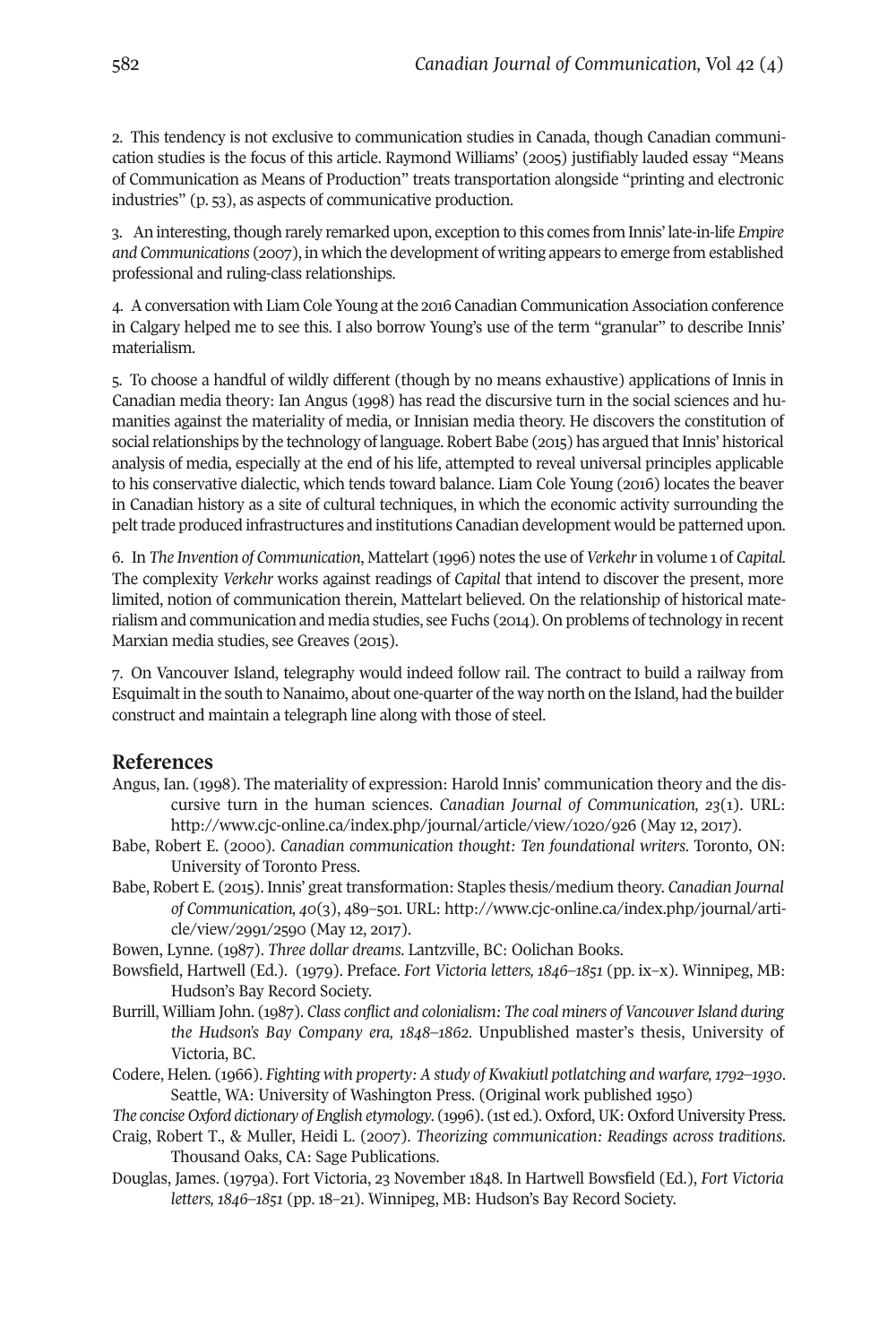- Douglas, James. (1979b). Fort Victoria, 3 April 1850. In Hartwell Bowsfield (Ed.), *Fort Victoria letters, 1846–1851* (pp. 76–84). Winnipeg, MB: Hudson's Bay Record Society.
- Douglas, James. (1979c). Fort Victoria, 22 December 1850. In Hartwell Bowsfield (Ed.), *Fort Victoria letters, 1846–1851* (pp. 139–144). Winnipeg, MB: Hudson's Bay Record Society.
- Douglas, James. (1979d). Fort Victoria,18 August1851. In Hartwell Bowsfield (Ed.), *Fort Victoria letters, 1846–1851* (pp. 207–209). Winnipeg, MB: Hudson's Bay Record Society.
- Douglas, James, & Work, John. (1979). Fort Victoria, 7 December 1846. In Hartwell Bowsfield (Ed.), *Fort Victoria letters, 1846–1851* (pp. 1–10). Winnipeg, MB: Hudson's Bay Record Society.
- Drache, Daniel. (1982). Harold Innis and Canadian capitalist development. *Canadian Journal of Political and Social Theory/Revue canadienne de théorie politique et sociale, 6*(1/2), 35–60.
- Duff, Wilson. (1969). The Fort Victoria Treaties. *BC Studies 3*(Fall): 3–57.
- Engels, Friedrich. (1999). *The principles of communism* (Paul Sweezy, Trans.). URL: [http://www.marx](http://www.marxists.org/archive/marx/works/1847/11/prin-com.htm)[ists.org/archive/marx/works/1847/11/prin-com.htm](http://www.marxists.org/archive/marx/works/1847/11/prin-com.htm) (May 21, 2017). (Original work published 1847)
- Engels, Friedrich. (2011). Preface to the English edition of1888. In *The communist manifesto* (pp. 35–40). New York, NY: Penguin. (Original work published 1888)
- Fuchs, Christian. (2014). *Digital labour and Karl Marx*. Florence, KY: Taylor & Francis.

Greaves, Matthew. (2015). The rethinking of technology in class struggle: Communicative affirmation and foreclosure politics. *Rethinking Marxism, 27*(2), 195–211.

- Gunster, Shane. (2011). Covering Copenhagen: Climate politics in B.C. media. *Canadian Journal of Communication, 36*(3), 477–502.
- Gunster, Shane, & Saurette, Paul. (2014). Storylines in the sands: News, narrative and ideology in the *Calgary Herald*. *Canadian Journal of Communication, 39*(3), 333–359.
- Hebblewhite, Willian Henning James. (2015). 'Means of communication as means of production' revisited. In Christian Fuchs & Vincent Mosco (Eds.), *Marx and the political economy of media* (pp. 470–489). Leiden, UK: Brill.
- Helmcken, John Sebastian. (1975). *The reminiscences of Doctor John Sebastian Helmcken* (Dorothy Blakey-Smith, Ed.). Vancouver, BC: UBC Press.
- Innis, Harold A. (1970). *The fur trade in Canada: An introduction to Canadian economic history*. Toronto, ON: University of Toronto Press. (Original work published 1930)
- Innis, Harold A. (1995). Transportation as a factor in Canadian economic history. In Daniel Drache (Ed.), *Staples, markets, and cultural change*: *Selected essays of Harold Innis* (pp. 123–138). Montréal, QC: McGill-Queen's University Press. (Original work published 1933)
- Innis, Harold A. (2007). *Empire and communications*. Toronto, ON: Dundurn Press. (Original work published 1950)
- Kemble, John Haskell. (1938). Coal from the Northwest Coast,1848–1850. *British Columbia Quarterly, 2*(2), 123–130.
- Levenda, Anthony, Mahmoudi, Dillon, & Sussman, Gerald. (2015). The neoliberal politics of 'smart': Electricity consumption, household monitoring, and the enterprise form. *Canadian Journal of Communication, 40*(4), 615–636.
- Mackie, Richard Somerset. (1992, Winter). The colonization of Vancouver Island, 1849–1858. *BC Studies, 96,* 3–40.
- Malm, Andreas. (2016). *Fossil capital: The rise ofsteam power and the roots of global warming*. London, UK: Verso.
- Marx, Karl. (1990a). *Capital: A critique of political economy: Vol. 1* (Ben Fowkes, Trans.). New York, NY: Penguin/New Left Review. (Original work published 1867)
- Marx, Karl. (1990b). Results of the immediate process of production (Ben Fowkes, Trans.). In *Capital: A critique of political economy*: *Vol. 1* (pp. 949–1084). New York, NY: Penguin/New Left Review. (Original work written 1863–1866)
- Marx, Karl. (1991). *Capital: A critique of political economy: Vol. 3* (David Fernbach, Trans.). New York, NY: Penguin/New Left Review. (Original work written 1863–1883)
- Marx, Karl. (1992). *Capital: A critique of political economy: Vol. 2* (David Fernbach, Trans.). New York, NY: Penguin/New Left Review. (Original work written 1863–1878)